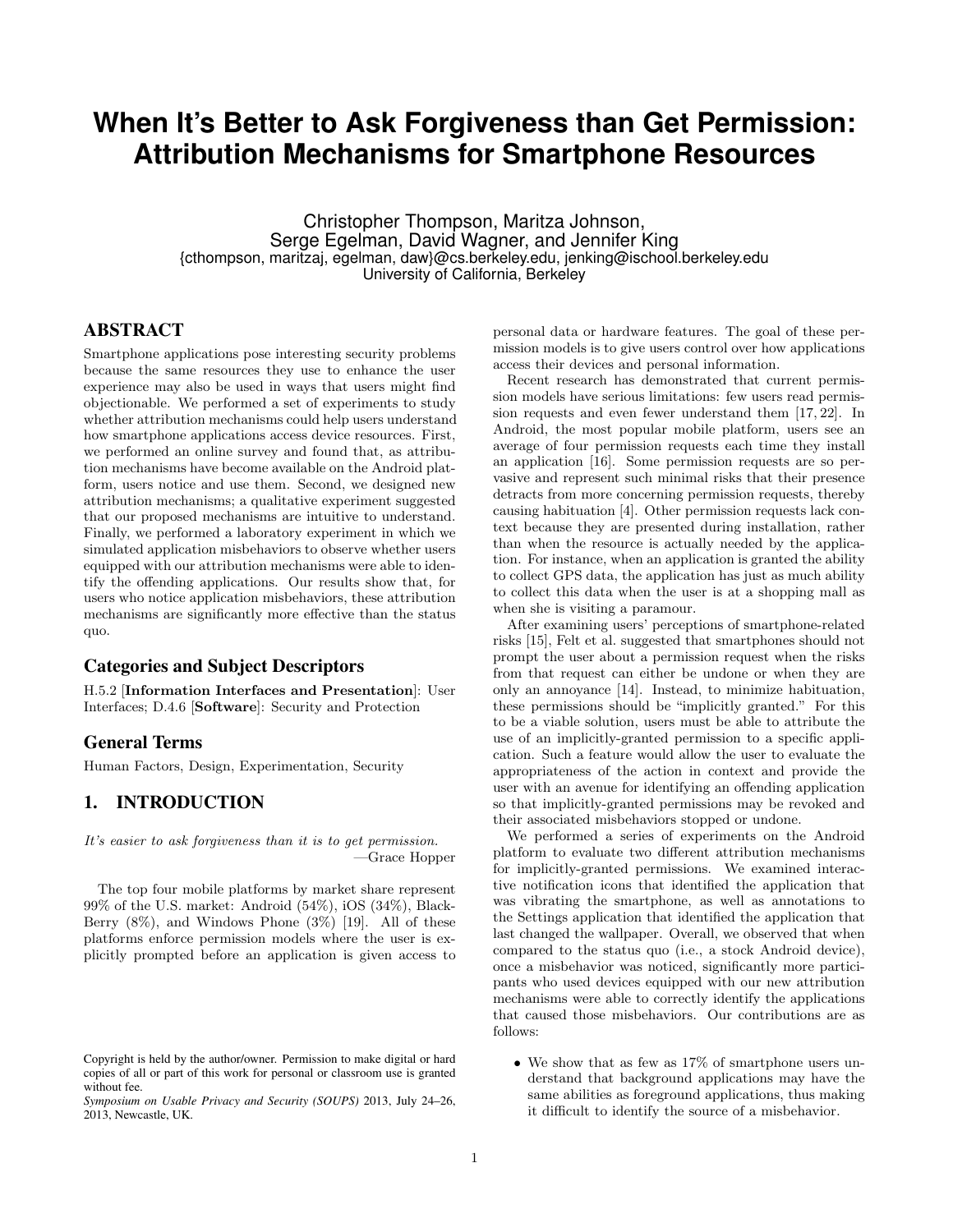- We show that as many as 85% of current Android users understand how to use the Settings application to attribute application behaviors. We observed that 95% of our participants understood that the notification drawer could be expanded to yield more information about application behaviors.
- We show that when presented with our attribution mechanisms, significantly more participants correctly identified the source of a misbehavior.

## 2. BACKGROUND

The literature on hazard control provides a hierarchy of procedures for dealing with potential hazards [24]: (1) eliminate the hazard; (2) guard against the hazard; otherwise, (3) warn about the hazard. Thus, warning is a last resort, whenever a hazard cannot be eliminated or otherwise mitigated. With regard to mobile devices (e.g., smartphones and tablets), hazards occur when applications inappropriately access personal data or hardware resources. Malware applications do this intentionally for nefarious purposes and therefore platforms should automatically eliminate or otherwise mitigate these threats.

In mobile security, much work has been done examining mobile malware [13, 20], malware detection [6, 7, 26], and privilege escalation [9, 18, 30]. However, recent work by Lever et al. has shown that, at least in the US, only a tiny fraction of mobile devices seem to have malware problems [25]. Instead, a more pervasive threat appears to be from well-meaning applications that—either intentionally or unintentionally—access users' personal data and/or hardware resources in ways that they neither expect nor condone.

Enck et al. showed that there is systematic misuse of personal and phone identifiers stored on Android smartphones [12]. Researchers have developed techniques to detect privacy-violating information flows [11], and to detect when applications are overprivileged [16]. Because users may evaluate these risks differently (i.e., whether the functionality offered by a particular application is worth the cost of giving up personal data), platforms warn against this hazard through the use of permission requests.

When choosing how to represent permission requests, platform developers have essentially four mechanisms at their disposal: attribution mechanisms for automatically granted permissions, trusted UI components, runtime warnings, and install-time warnings [14]. Android uses install-time warnings for all of its permission requests.

Felt et al. found that the vast majority of Android users do not look at permissions during installation. A plurality of their laboratory participants were unaware of permissions' existence, and very few could explain specific permissions when asked [17]. These results indicate that the Android permission model leaves room for improvement.

Some mobile platforms use runtime warnings (e.g., Windows Phone and BlackBerry) or eschew install-time warnings altogether (e.g., iOS). However, a decade of usable security research suggests that habituation may render these mechanisms ineffective [3, 5, 10, 29, 31]. Because habituation increases with each exposure to a warning [23], a simple way of minimizing habituation is to limit the number of warnings to which users are regularly exposed.

As another alternative, several permissions systems have been built around the concept of "trusted UI" [21, 27, 28]. In these systems, users grant applications special privileges as part of their natural flow, so their primary task is not interrupted. When a permission is requested, the user interacts with a system-drawn component, which grants the application access to the resource. However, this approach is not applicable to every possible permission request (e.g., some requests may need to be granted at a future time or otherwise cannot be integrated into the user's flow).

Based on the observation that no single approach is appropriate for all situations, Felt et al. developed a framework for choosing the most appropriate permission-granting mechanism for each given permission [14]. In order to minimize habituation, the framework recommends that users should not be explicitly prompted when applications request permission to perform actions that can either be completely undone or pose no more harm than an annoyance. Instead, these permissions should be "implicitly granted"—but in these cases, users should be provided with attribution mechanisms so that they can identify how applications are using their mobile devices and stop or undo any undesirable actions. Felt et al. estimate that 55% of Android permissions can be implicitly granted [14]. However, to our knowledge, no one has empirically evaluated the mechanisms that might be used to attribute behaviors to these implicitly-granted permissions.

# 3. FOUNDATIONS

In preparation for designing and evaluating our attribution mechanisms, we conducted an online survey of 189 smartphone users and performed a qualitative experiment with eight Android users.

We designed our online survey with the goal of determining whether smartphone users understand the attribution mechanisms they already have on their devices, whether they make use of those mechanisms, and whether they understand that background applications may be as likely to be responsible for inappropriate behaviors as foreground applications (thus necessitating the need for attribution mechanisms to disambiguate the cause of a misbehavior). We followed up this survey with a qualitative experiment where we met in-person with Android users to better understand where people look on their devices when they are attempting to identify the cause of a misbehavior.

#### 3.1 Internet Survey

In February 2013, we recruited 189 Android and  $\text{IOS}$  users<sup>1</sup> to participate in a survey using Amazon's Mechanical Turk. Our respondents included more men than women (67.8% male), and ages ranged from 18–66 ( $\mu = 28.3$ ,  $\sigma = 8.2$ ). The survey began with a scenario:

Imagine you received a very high phone bill due to data usage. Explain the steps you would take using your smartphone to determine which application was likely responsible.

The purpose of this question was to understand the first place where smartphone users would look. Additionally, all users of Android 4.0 and later have a panel within the Settings application that displays data usage on a per-application

<sup>1</sup>We asked participants to provide their smartphone's make and model, which allowed us to filter out users of other platforms post-hoc. Likewise, we also included instructions for participants to find and report the exact version of their smartphone's operating system, however, we did not collect this information from 65 of our 189 respondents.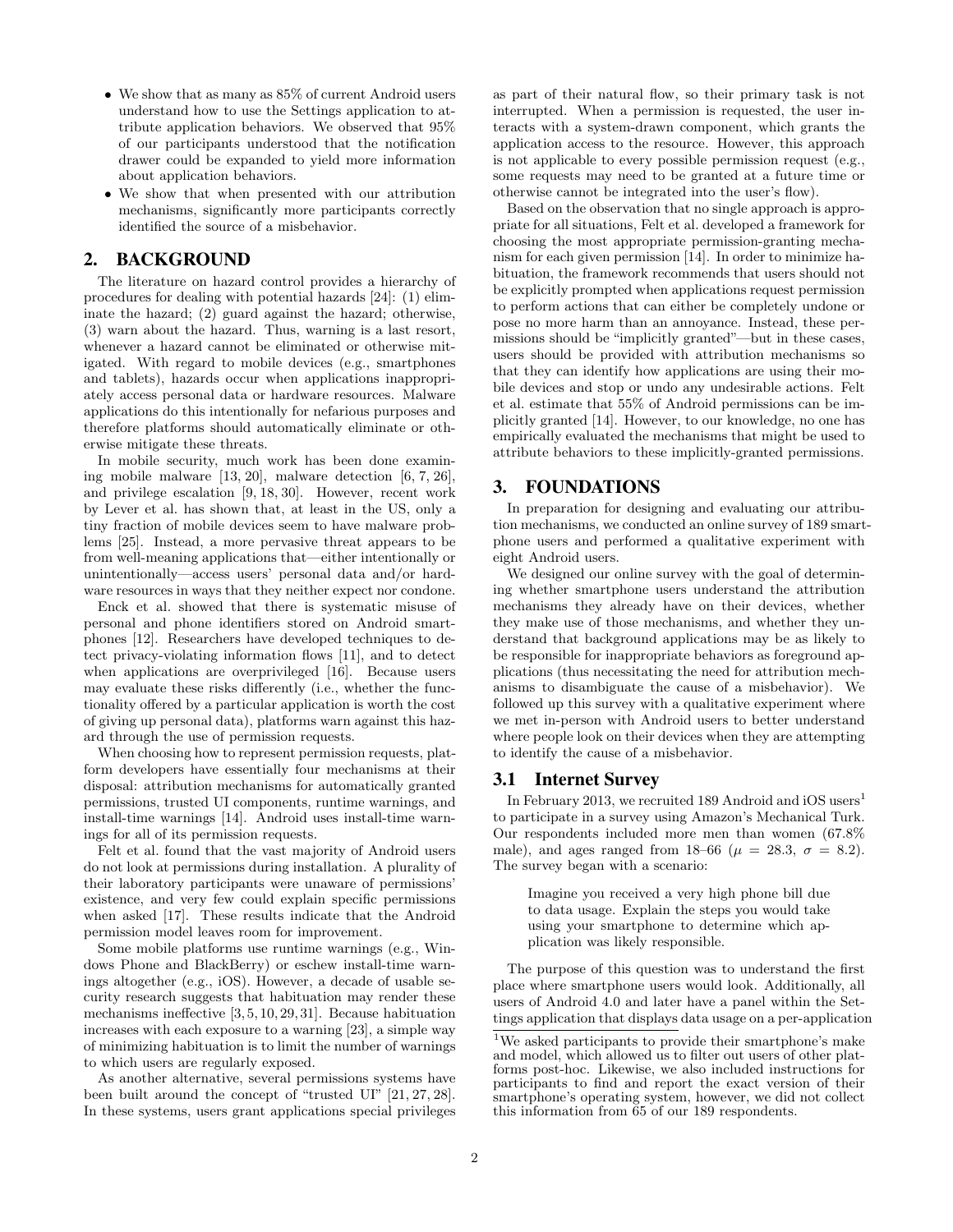basis. Thus, we were curious if these users understood that this feature already existed on their devices. They did: of the 45 respondents who used Android 4.0 or later, 33 (73%; 95%CI: [58%, 85%]) indicated that they would access this sub-panel of the Settings application. Among our other respondents, the most common response was that they would blame whatever application they used the most (32% of 79; 95%CI: [22%, 43%]):

- "First, I would think about which apps I use most frequently. Then, I would open those apps and try to figure out which ones use a lot of data."
- "I would check to see which apps are active the most."
- "I might first try to narrow it down to any apps most recently installed."
- "I would likely open my task manager to see what was running."

Surprisingly, the next most common response among users of iOS and earlier version of Android was that they would inspect their device's Settings application for clues (21.5% of 79; 95%CI: [13%, 32%]). Despite the fact that these respondents do not actually have this feature, our results indicate that placing this attribution mechanism within the Settings application is intuitive to many smartphone users.

As of iOS 6, users now have the ability to use the Settings application to monitor how applications access location data, contacts, calendars, reminders, the photo library, and Bluetooth pairing [8]. We included a multiple choice question in the survey to examine whether the 40 respondents who used iOS 6 understood that they had this ability:

Some smartphones allow you to monitor how apps make changes or use system resources. Which of the following resources do you believe you can monitor on your device (i.e., determine which app was responsible)?

We supplied respondents with multiple options, including four of the aforementioned iOS 6 resources (we omitted reminders and Bluetooth pairing). We included six other resources so as to not prime participants to the new iOS 6 attribution mechanisms (we therefore do not include these six others in our analysis). On average, half of our respondents who used iOS 6 were aware of these attribution mechanisms, further corroborating our earlier findings that the Settings application is an intuitive location for this type of information:

- Location: 55% of 40 (95%CI: [39%, 71%])
- Photos: 43% of 40 (95%CI: [27%, 59%])
- Contacts:  $40\%$  of  $40$  (95%CI: [25%, 61%])
- Calendar: 35% of 40 (95%CI: [21%, 52%])

Finally, we asked participants about background applications to determine whether smartphone users understand that an application running in the background maintains the same abilities that it had when in the foreground:

Imagine you are using a smartphone application and then return to the home screen to launch a different app. What happens to the original app?

We provided participants with four multiple-choice answers (in addition to "other" and "I don't know"):

- "It runs in the background, but with fewer abilities" (32.8% of 189; 95%CI: [26%, 40%])
- "It goes into a suspended state" (27.5% of 189; 95%CI: [21%, 35%])
- "It runs in the background, but with the same abilities" (22.2% of 189; 95%CI: [17%, 29%])
- "It stops running" (6.9% of 189; 95%CI: [4%, 12%])

For both iOS and Android, the correct answer is that "it runs in the background, but with the same abilities." On Android, a background application can even draw over other applications. We do note that some participants may have based their answer on a background application's limited ability to capture input events. However, neither operating system limits the API calls of a background application<sup>2</sup>. This answer was selected by only 42 respondents (22% of 189). We did not observe statistically significant differences between users of iOS and Android. This finding by itself strongly shows the need for attribution mechanisms to help users better understand how applications are accessing a mobile device's resources, since they are otherwise likely to incorrectly attribute a misbehavior to whatever application was running in the foreground at the time that they noticed the misbehavior.

#### 3.2 Qualitative Experiment

We followed up our online survey with an in-person qualitative experiment. Our goals were to better understand how users discover resource usage information, whether users notice passive notifications, and whether users know that notifications in the status bar can be expanded. We designed three scenarios to investigate these questions:

- 1. We first asked participants to use the smartphone to identify the likely cause of a data overage. The purpose of this task was to see whether they would navigate to the Settings application.
- 2. Next, we asked each participant to use the smartphone to determine the cause of an unexpected change to the smartphone's wallpaper. The purpose of this task was to see where participants might expect to find information to identify the cause of this change.
- 3. Finally, we had them perform a distraction task (i.e., use a news reader application) while we made a notification appear in the status bar. The purpose was to see whether they would notice the notification and whether they knew that the notification drawer could be expanded to show additional information.

We recruited participants from Craigslist, offering them \$35 cash in exchange for their time. Our only screening requirement was that every participant had been an Android user for at least six months. Our sample consisted of eight people (5 female, 3 male), who ranged in age from 25–49.

We met each participant individually at a local coffee shop. To begin, we told the participant that the purpose of the study was to understand how people interact with

<sup>2</sup>While Apple's review process is supposed to identify and reject certain behaviors while an application is in the background, and a background application is more likely to be killed if it deviates from these guidelines, there are no access control mechanisms to enforce them [2].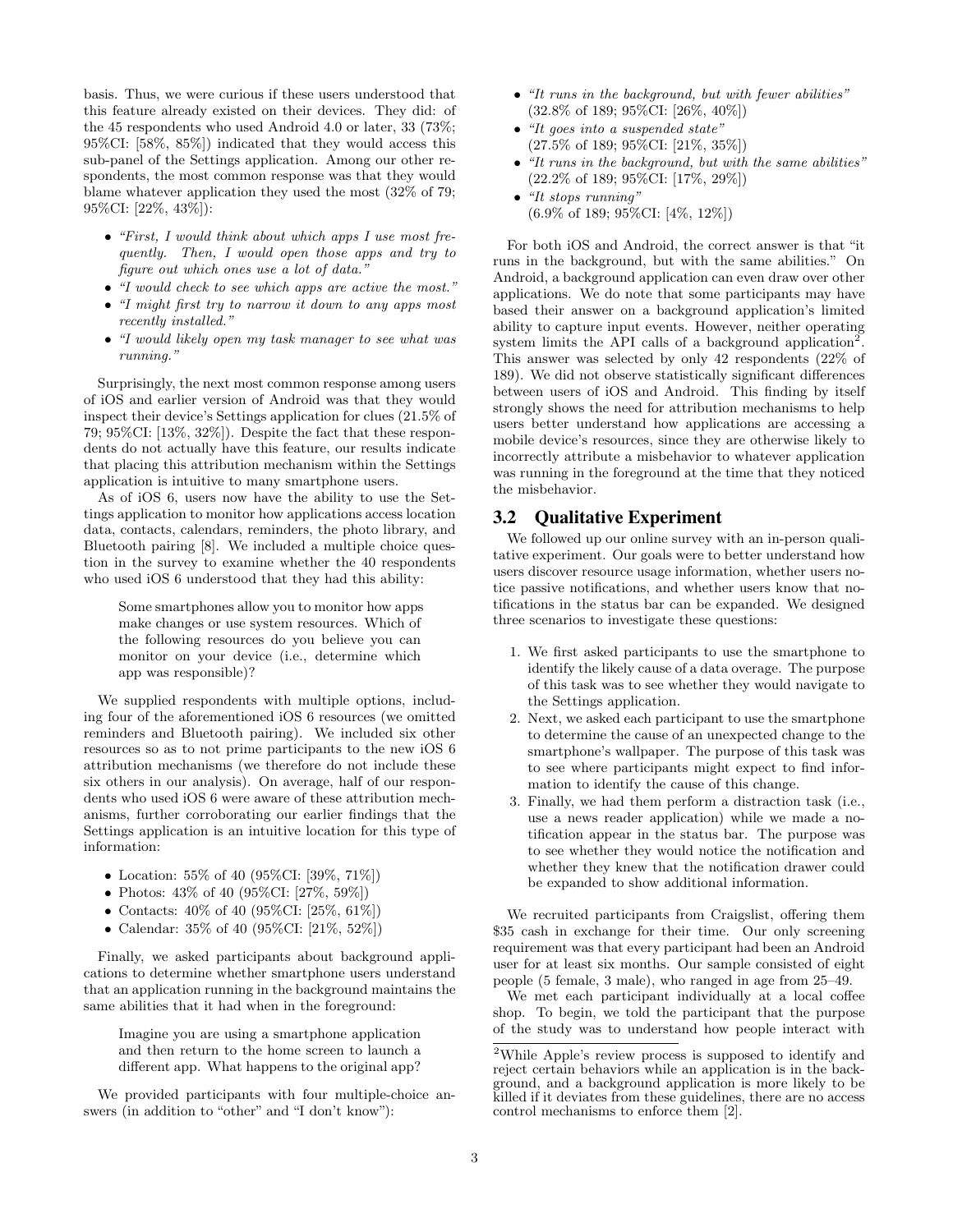smartphones. We gave an overview of the session and asked the participant to think aloud as he or she completed each scenario. As an example of how to think aloud while completing a task, we asked the participant to find the version of Android running on their personal device. This task served the dual purpose of revealing which version of Android they used. Three of the participants' smartphones ran Android 4.0 or later, three ran a variant of Android 2, and two participants did not have their smartphones with them.

During the experiment, the participant used a Galaxy Nexus running Android 4.2 to complete the scenarios. We created a background application which we installed on the phone to display a custom notification during the third scenario. For the first task, we asked the participant to imagine:

On your latest phone bill, you see that you have unexpected overage charges for going over your data plan. You don't remember using your smartphone more than usual and suspect something happened on the smartphone. How do you identify what caused the overage (or what is primarily responsible)?

We analyzed the transcripts to identify whether the participant found the data usage screen in the Settings application on their own, and whether they had experience with the screen. Those who had experience with Android 4.0 or later may have seen this screen before; the screen would have been a new feature for those with an older version of Android. Half of the participants, four of eight, immediately visited the data usage screen. Two participants found the screen after explaining other avenues they would explore first, and two participants found the screen only after the experimenter prompted them to explore the smartphone. Half of the participants said they would call their service provider first, and only explored the smartphone after the experimenter's prompting. None of the participants claimed to have seen the data usage screen prior to the experiment, not even the three who owned smartphones running Android 4.0 or later.

For the second scenario, the experimenter asked:

Imagine you notice that the wallpaper is a picture of Justin Bieber even though it used to be a picture from your last vacation. How would you change the wallpaper back to a picture of your choice? Imagine you are certain that you didn't change the background picture, how would you figure out what happened?

We designed the scenario knowing it was unsolvable—we wanted to understand where people go to discover information when an unexpected change occurs. All of the participants correctly named a way to correct the wallpaper. But, because there is no way to identify how the wallpaper changed, the steps participants took to identify the responsible application varied. Three participants said they would suspect a friend, three others said they would assume the smartphone was bumped while in a pocket or purse, and one would attribute the change to a glitch in the software. Thus, without prompting, very few stated that an application could be responsible.

After a reminder that an application could be the culprit, four participants suggested they would look for relevant information in the Settings application. One participant said he would list his recently installed applications and uninstall them. He continued to say that if he was unable to single out the offending application, he would wipe his smartphone, something he claimed to have done before.

In the third scenario, we asked each participant to browse the day's headlines using the BBC News application. After thirty seconds, a second study coordinator caused a passive icon to appear in the status bar that indicated that the Facebook application was using the camera to record.<sup>3</sup> We designed the experimental protocol such that the participant had one minute to interact with the notification prior to being prompted. None of the participants did so.

One minute after the icon appeared, the experimenter asked, "Is there an icon in the upper lefthand corner of the status bar?" At this point, every participant acknowledged the presence of the icon. When the experimenter asked, "Did you notice the icon while you were using the BBC application?", only three of the participants said they did. After their attention was drawn to the icon, all of the participants except one knew what the icon meant and successfully interacted with the icon to learn that Facebook had enabled the video recorder. Half of the participants claimed to be unaware that an application could enable the video recorder from the background, but the experimenter quickly explained that the notification was fake.

As a final question, the experimenter asked, "What should you be able to do from the notification?" Half of the participants said they would want to know why the application was using the resource, and a link to the application would be useful. Other participants expressed that a way to stop the recording would be most useful.

## 3.3 Design Implications

Our online survey and qualitative experiment suggest that many Android users are unaware that applications running in the background may be able to access the same hardware and software resources that they associate with applications running in the foreground. Likewise, users do not readily associate system changes with misbehaving applications. This indicates that attribution mechanisms are needed to help users better understand how third-party applications are using their devices. At the same time, most Android users appear to be familiar with both the status bar and Settings application, and look to these for additional information.

Our results suggest that when system changes occur, it may be helpful to place attribution information in places where users might go to undo those changes. For instance, all of our qualitative experiment participants correctly indicated how to undo an undesirable wallpaper change. Thus, it may be intuitive to annotate these settings panels with information to attribute the source of the previous wallpaper change (i.e., the user or a specific application). Likewise, our results show that users are familiar with the status bar and understand that they can expand it to yield additional information about an application's behavior. Thus, we believe that this may be an intuitive location for an attribution mechanism to identify the source of an ongoing behavior

<sup>&</sup>lt;sup>3</sup>In our original design, we used a download icon. However, our first participant noted that he noticed the icon, but did not interact with it because it was probably just an automatic update, which happens often. Therefore, we switched to using the video recording icon because we thought users would be more motivated to investigate it.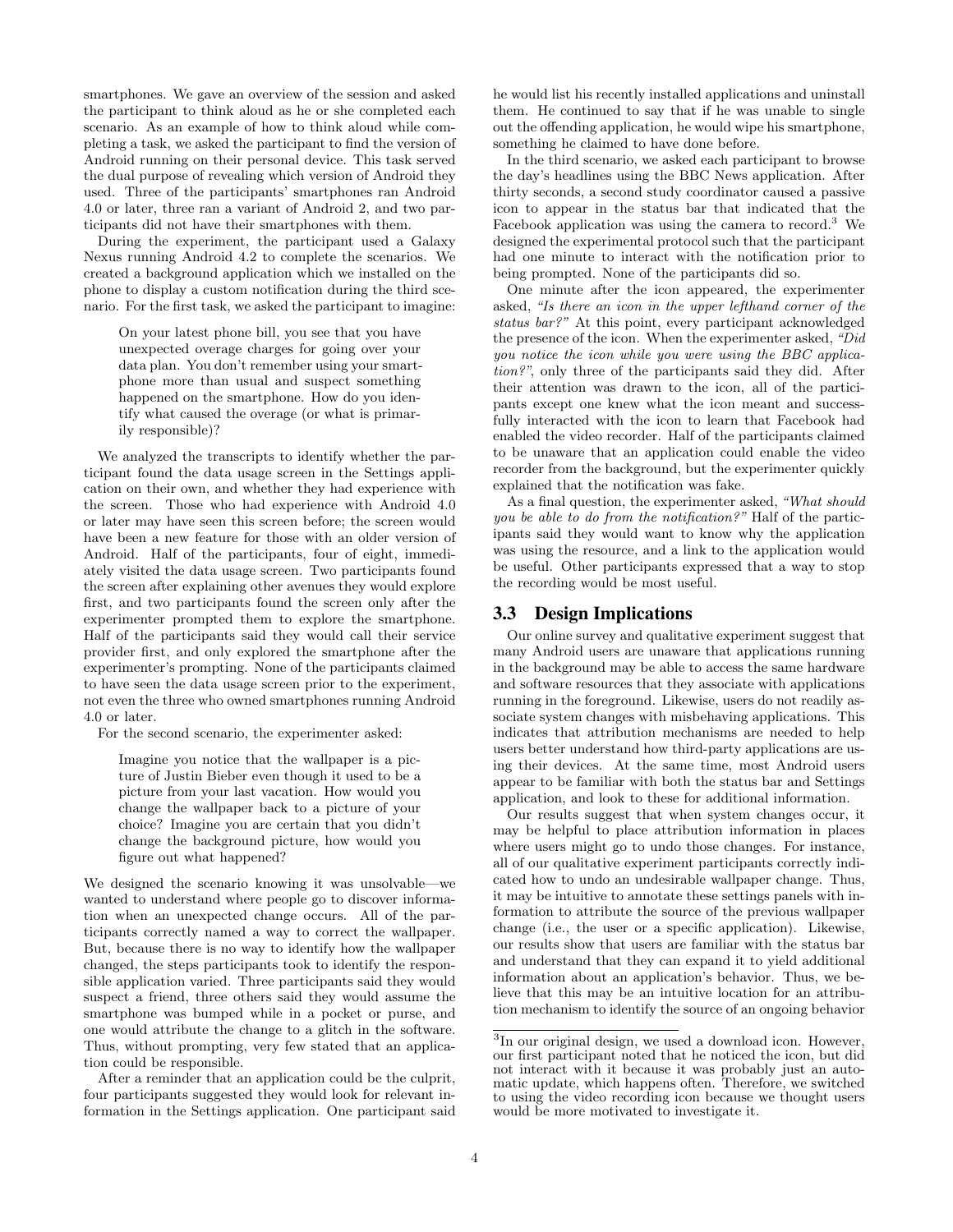(e.g., naming the application that is causing the device to vibrate over a prolonged period of time). We decided to implement these two attribution mechanisms and evaluated them in the laboratory.

# 4. METHODOLOGY

Presently, smartphones allow users to discover only limited information about how applications utilize device resources. If an application is misbehaving, in many cases the use of a system resource might go unnoticed by the user. In our research, we sought to address these shortcomings by designing ways to communicate the use of system resources to users. In our study, we limited our investigation to permissions that protected users from relatively minor risks (i.e., annoyances or changes that could be undone), which could therefore be implicitly granted. The specific attribution mechanisms that we examined were passive notifications and settings panel annotations.

We conducted a laboratory experiment to examine how people react to applications that misbehave, with a focus on the steps they take to attribute the misbehavior. In this section, we describe the conditions we tested in our study, the tasks we asked participants to complete, and the overall protocol for a single session. We told all participants that they were recruited to review new applications, and while doing so, we triggered misbehaviors and observed whether they would use our attribution mechanisms to identify the applications responsible for the misbehaviors.

#### 4.1 Conditions

During the study session, we provided each participant with a Samsung Nexus S running Android 4.1.1 to use during the experiment. We instrumented all of the smartphones, as described in Section 4.3. We gave participants assigned to the Control condition smartphones that we instrumented to misbehave and log user events. We also gave participants assigned to the Experimental condition instrumented smartphones, but these smartphones had additional features, including passive notifications to indicate an application's use of the vibrate permission (Figure 1), and attribution information to note changes to the wallpaper (Figure 2).

#### 4.2 Task Design

We exposed participants to two different misbehaviors, each in two phases. The misbehaviors consisted of an application causing the smartphone to continuously vibrate and an application changing the wallpaper; the order of the misbehaviors was randomized by session. The first phase of each misbehavior occurred while participants were engaged in an application evaluation task. During this phase, we did not prompt participants about the misbehavior and observed whether or not they would notice the misbehavior, investigate it, and then comment about it in their evaluations. In the second phase, the experimenter alerted the participants to the misbehavior and prompted them to identify the responsible application. We included both phases as a result of the qualitative experiment described in Section 3.2. In that experiment, none of the participants interacted with the passive icon that appeared in the upper left hand corner of the status area without us first prompting them. Once prompted to comment on it, nearly all participants understood what the notification signified and how to interact with it to discover additional information.

When we did not prompt participants, each misbehavior was masked by an application evaluation task: we told participants that their primary task was to write reviews. For the vibration misbehavior, we installed three timer applications that had been granted the vibration permission, so that each application could be plausibly blamed for the vibration misbehavior if a participant looked at the permission manifests within the Settings application. We gave participants a list of applications to explore and then review in order. Each list contained the three timer applications in random order, followed by a dice game. While the participants explored the dice game, we made it appear as though one of the timer applications was making the phone continuously vibrate.

For the wallpaper misbehavior, we installed three drawing applications that each required permission to change the wallpaper. To increase the likelihood that participants noticed the changed wallpaper, we asked participants to evaluate three widgets after using and reviewing the three drawing applications.<sup>4</sup> We randomized the order in which participants first ran each of the drawing applications.

We intended for participants to be surprised by the misbehaviors, and suspected that some participants might not notice that the wallpaper had been changed. Without prompting, we hypothesized that participants in the Control condition would attribute the misbehaviors to the applications running in the foreground when the misbehaviors occurred.

## 4.3 Smartphone Instrumentation

We used the Android Open Source Project (AOSP) [1] to create a modified version of Android 4.1.1, the version recommended for the Nexus S. We created forks for both the Experimental and Control conditions. We instrumented both to log when the participant opened the Display Settings, when the participant opened the Wallpaper Chooser, and when the participant opened the recent tasks menu. We used the existing Android system logs to identify when applications were started or stopped, when the user visited the home screen, when the user expanded the notification drawer to view notifications, and when the user visited the Apps area of the Settings application.

To control the misbehaviors in both conditions and the attribution information in the Experimental condition, we created a custom application that allowed us to trigger each misbehavior and blame a randomly-selected running application. The vibration misbehavior pulsed the phone's vibration motor twice every seven seconds, for a duration of roughly five minutes, or until the blamed application was killed. A persistent notification for the vibration was displayed on the Experimental smartphones (Figure 1). The wallpaper misbehavior changed the smartphone's wallpaper to a picture of Justin Bieber. We modified the Experimental smartphones to annotate the Display Settings and Wallpaper Chooser with provenance information (see Figure 2).

## 4.4 Protocol

We assigned each participant an individual desk equipped with dividers, a smartphone, and a laptop. The laptop was

<sup>4</sup>Android widgets are lightweight informational applications that allow users to customize their home screens. Because they do not occlude the home screen, we reasoned that a user is more likely to notice a wallpaper change when interacting with a widget rather than a fullscreen application.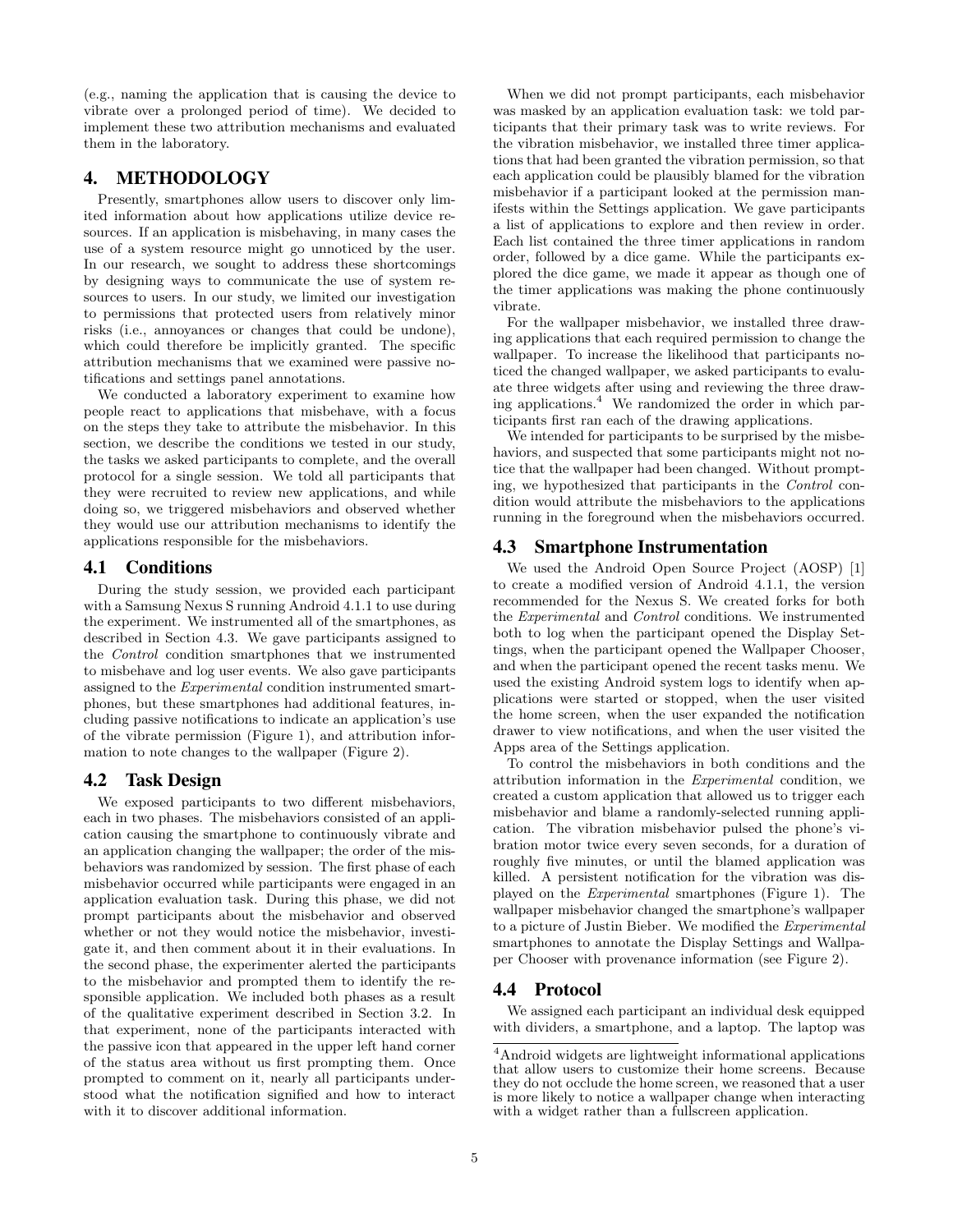

Figure 1: The vibration notification icon in the status area (a) and after the user has expanded it (b).



Figure 2: The wallpaper change attribution in the Display Settings (a) and in the Wallpaper Chooser (b).

used for completing an online survey that presented instructions, the randomized list of applications to review, and survey questions at check points: after each of the two evaluation periods (wherein the misbehaviors first occurred unprompted), after each of the two misbehaviors occurred with prompting, and then at the end of the experiment (i.e., the exit survey). We told participants that the primary purpose of the study was exploring and reviewing applications, and the majority of the session was spent on this task (approximately 45 minutes).

Before participants arrived at the lab, we randomly distributed the instrumented smartphones among the desks. When the participants arrived, we instructed them to sit at a desk with a smartphone and to review the consent form while they waited for the session to begin. In this manner, the assignment of the two conditions was double blind (we later determined the condition assignment by examining the logs stored on each smartphone). We ran each session according to a timed schedule, and so we could not admit latecomers. Each session was conducted by two study coordinators: one read the script and distributed the study material, while the other observed and initiated the application misbehaviors.

The instructions on the laptops provided participants with a list of applications to explore and then review. For clarity, we will present the protocol as though the vibration misbehavior occurred first. For the first task, we told participants: Your task is to review three timer apps and a dice game. Your task is to play with apps on the smartphone in the order listed on the laptop for three minutes each. Use the scratch paper provided to take notes about what you like and don't like about each app. You will use these notes later to write reviews about each app.

Participants spent the next twelve minutes playing with each application in the order listed on the laptops in front of them. While participants explored the dice game, after exploring all three timer applications in random order, the vibration misbehavior occurred. We included the dice game to ensure that all three timer applications were running in the background at the time of the misbehavior. Likewise, we believed participants would hold the devices to use the dice game, and therefore would be more likely to notice the vibration. The study coordinator distributed four review sheets before the exploration period ended, and asked participants to spend the next ten minutes writing a review of each application. The study coordinator announced the passage of time in two and a half minute intervals.

For the second task, we told participants:

Your task is to review three drawing apps and some widgets. To begin, your task is to play with apps on the smartphone in the order listed on the laptop for three minutes each. Use the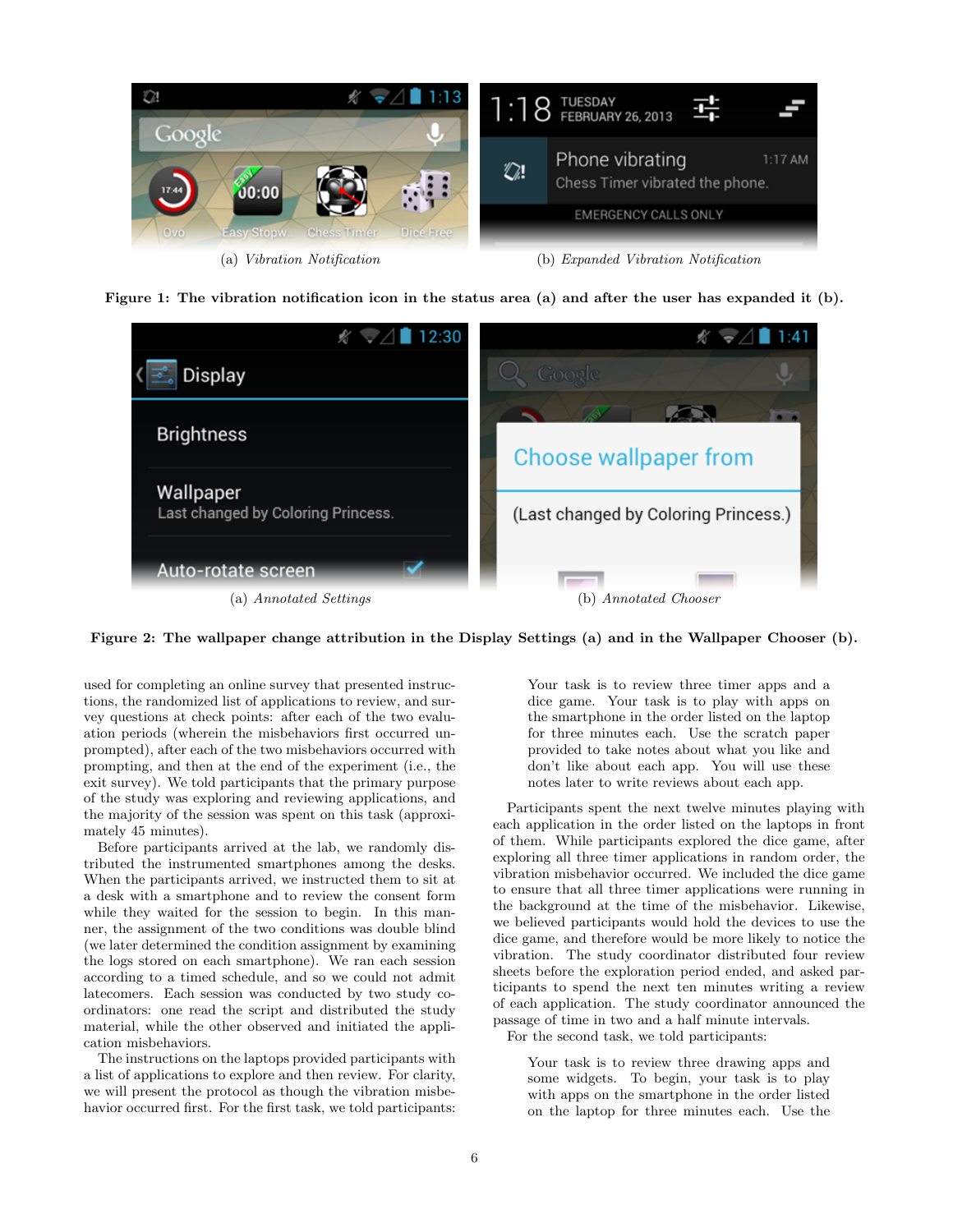scratch paper provided to take notes about what you like and don't like about each app. You will use these notes later to write reviews about each app.

Again, participants spent twelve minutes exploring each application. While participants played with the three widgets, the smartphone's wallpaper changed to a picture of Justin Bieber. Then, the study coordinator distributed four review sheets and gave participants ten minutes to write reviews of the three applications and one of the widgets.

After the review period, participants answered several questions about application behaviors during the review period using the laptop survey. The questions were designed to examine whether participants noticed the misbehaviors and attributed them to any applications, without explicitly priming them to those misbehaviors.

After participants finished these questions, the prompted misbehavior phase of the study began. The order of the misbehaviors matched the previous phase. During the vibration misbehavior, the study coordinator announced:

Using this computer, we just made one of the three timer apps start vibrating your smartphones. Your next task is to identify which app is responsible. You will have five minutes. Enter your answer in the survey, and continue until you see a page that says, "Stop."

After three minutes, the study coordinator announced:

If you're unsure which app is responsible, please make a guess and continue.

After completing the survey questions, participants experienced the second misbehavior, and were prompted by the coordinator. When the wallpaper was changed, the study coordinator announced:

One of the three drawing apps has changed your smartphone's wallpaper. Your next task is to identify which app is responsible. You will have five minutes. Enter your answer in the survey, and continue until you see a page that says, "Stop!"

Three minutes later, the study coordinator announced:

If you're unsure which app is responsible, please make a guess and continue.

After the full five minutes had passed, the study coordinator announced that the participants were to continue answering the survey questions. At this point, the survey asked direct questions about the attribution mechanisms and the misbehaviors. Upon completion of the survey, we debriefed participants, answered any questions, and then compensated them.

## 4.5 Participants

In February 2013, we advertised our study on Craigslist in the San Francisco Bay Area. The advertisement stated that we were studying how people interact with applications on Android smartphones. We used an online screening survey to verify potential participants' availability, that they were at least 18 years of age, and to collect data on their personal smartphone's Android version. We offered participants a \$35

|                                           | Experimental              | Control                  |  |
|-------------------------------------------|---------------------------|--------------------------|--|
| Vibration Misbehavior (without prompting) |                           |                          |  |
|                                           | $n=37$                    | $n=39$                   |  |
| Noticed                                   | (57%)<br>21               | $(41\%)$<br>  16         |  |
| $\hookrightarrow$ Correctly Identified    | $17(81\% \text{ of } 21)$ | $2(13\% \text{ of } 16)$ |  |
| Vibration Misbehavior (with prompting)    |                           |                          |  |
|                                           | $n = 36$                  | $n=39$                   |  |
| Correctly Identified                      | 29<br>$(81\%)$            | 31%<br>-12               |  |

Table 1: Participants in each condition who successfully identified the source of the vibration. The first two rows depict the number of participants who noticed and (of them) correctly identified the source of the misbehavior without first being prompted, whereas the last row depicts the number who correctly identified it after being prompted.

Visa gift card in exchange for participating in a one hour session. We allowed eligible participants to submit their availability and preferences to attend one of nine sessions.

We scheduled 121 Android users to participate, however, our final sample included  $76$  people.<sup>5</sup> Overall, our sample was 68% male and included ages 19–59 ( $\mu = 34.2, \sigma = 10.6$ ). The demographics within each condition closely matched the overall sample (*Control*: 69% male, age:  $\mu = 32.8, \sigma = 10;$ Experimental: 68% male, age:  $\mu = 35.8$ ,  $\sigma = 11.1$ ). Our sample represents a range of occupations including accountant, tutor, insurance adjustor, freelancer, executive assistant, and restaurant staff.

## 5. ANALYSIS

We sought to test two hypotheses with our laboratory experiment:

- $H_1$ : *Experimental* condition participants will be significantly more likely to identify the application responsible for changing the wallpaper.
- $H_2$ : *Experimental* condition participants will be significantly more likely to identify the application responsible for the vibrating.

We asked participants to identify the sources of two misbehaviors: vibrating and changing the wallpaper of the smartphone. The experiment was designed to evaluate whether or not the attribution mechanisms helped participants diagnose the cause of these misbehaviors.

Across both misbehaviors, we observed that participants who noticed the misbehaviors in the Experimental condition were significantly more likely to identify the causes of the misbehaviors than participants in the Control condition, who did not have access to these attribution mechanisms. In this section, we analyze how participants interacted with each attribution mechanism when explicitly told to pinpoint the source of each misbehavior and whether they noticed the mechanism prior to being prompted.

## 5.1 Passive Notifications

We instrumented the *Experimental* condition smartphones to display an icon in the status area when we triggered

 $^{5}\mathrm{We}$  anticipated a no-show rate of approximately  $20\%$  from prior experience. The seemingly high no-show rate may have been influenced by our policy of denying latecomers.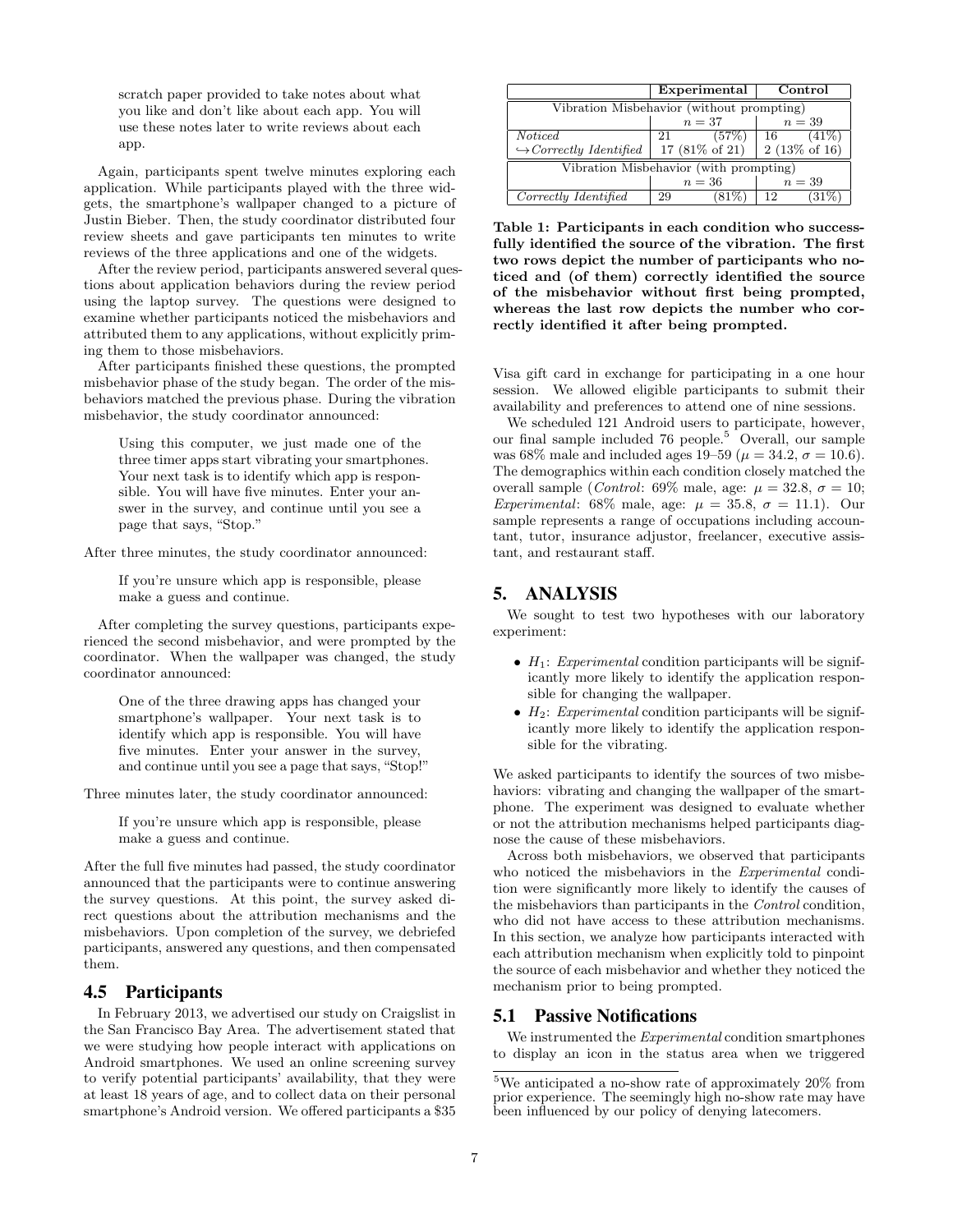the vibration misbehavior (Figure 1a). When the notification drawer was expanded by a participant's dragging motion, the notification identified the name of the application blamed for the vibration (Figure 1b).

#### *5.1.1 Attribution*

Overall, we found that the vibration notifications were extremely effective when we prompted participants to identify the source of the vibration (Table 1): 29  $(81\% \text{ of } 36)^6$ participants in the Experimental condition were able to correctly identify the application, compared to only 12 (31% of 39) participants in the *Control* condition ( $p < 0.0005$ ,  $\phi = 0.500$ , one-tailed Fisher's exact test). Control participants did no better than random guessing at identifying the responsible application ( $\chi^2 = 0.115$ ,  $p = 0.73$ , chi-square goodness of fit), whereas Experimental participants did significantly better ( $\chi^2 = 29.538$ ,  $p < 0.0001$ , chi-square goodness of fit). Thus,  $H_1$  is accepted.

Because we asked participants to select the misbehaving application from a multiple choice list of all eight applications that they had reviewed, we expected some participants to answer this question correctly due to random guessing. Of the participants who selected correctly, only 2 (7% of 29) participants in the Experimental condition claimed it was due to random guessing, whereas 24 (83% of 29) specifically mentioned interacting with the notifications. Our logs confirmed that 28 correct Experimental condition participants (97% of 29) expanded the notification drawer immediately after the misbehavior occurred. In the Control condition, 5 participants (42% of 12), a plurality, specifically mentioned arriving at the correct answer by random guessing. The explanations from the other correct Control participants suggest that all but two correct responses may also be explained by chance:

- "Nothing else has a reason to vibrate"
- "Notification at the top"
- "There was a notification at the top of the screen that said time up"
- "Because it was set to vibrate at 00:00:00"

A total of five Control condition participants attributed their selections to the notification drawer (three were correct, two were incorrect), though these participants did not see the attribution notifications that we created for the Experimental condition participants. Instead, these participants viewed the notifications generated by the individual timer applications, and by chance, in two of these cases, these happened to be the correct applications to which we attributed the vibration. Our logs indicate that after being prompted about the vibration misbehavior, twenty-seven Control condition participants (69% of 39) expanded the notification drawer in hopes of identifying the misbehaving application. However, without system-generated notifications to attribute behaviors to particular applications, the only way of identifying the cause of an ongoing misbehavior is by individually killing applications until the misbehavior stops. Using this method, only two of the Control condition participants correctly identified the sources of the misbehavior.

During this task, we asked participants to evaluate applications that all had the ability to vibrate the smartphone in order to make the source of the vibration ambiguous. If a participant based her decision on an application's granted permissions, as shown in the Settings application (Figure 3), she would have found that all three of the timer applications had been granted permission to vibrate. Nonetheless, six participants in the Control condition identified applications by incorrectly stating that their selected applications were the only applications with the ability to vibrate the smartphone. From our log files, we can confirm that none of these participants ever viewed the panel in the Settings application that listed this information, and therefore these participants were inferring each application's granted permissions based on its visible features (as determined by interacting with the application during the earlier phases of the experiment). Specifically, these participants erroneously assumed that an application's abilities could be determined based on the options available in the user interface. This result corroborates Felt et al.'s finding that very few users view permissions and instead determine an application's abilities based on either their familiarity with it or reviews [17].

Of the 34 participants between both conditions who could not correctly identify the misbehaving application, the most common strategy was random guessing (38% of 34), while the second most common strategy was to choose the application that was in use at the time that the misbehavior occurred (29% of 34). This finding corroborates our online survey results (Section 3): many users are unaware that applications running in the background have the same abilities as applications running in the foreground.

Finally, we asked participants to report the confidence of their selections using a five-point Likert scale ("very confident" to "very unconfident," anchored around "unsure"). Those in the Experimental condition reported a median of five (i.e., "very confident"), whereas those in the Control condition reported a median of three ("unsure"); this difference was statistically significant ( $U = 330.0, p < 0.0005$ ). More importantly, only in the Experimental condition were correct answers correlated with a high degree of confidence  $(\rho = 0.526, p < 0.0005)$ . We observed no such correlation in the Control condition.

While it is clear that participants understood how to use the attribution notification when we prompted them to pinpoint the source of the misbehavior, our next question was whether or not they sought out this information, and reacted to it, on their own initiative.

#### *5.1.2 Exploration of the Notification*

During the first phase of the experiment, when we did not prompt participants, we caused the phones to vibrate while the participants were exploring the fourth application (i.e., while all four applications were running) so as to introduce ambiguity as to which application was responsible. As a proxy for whether or not participants noticed the alleged misbehavior, we examined whether or not they mentioned anything about the phone vibrating either in their application reviews or in their survey responses.<sup>7</sup> Overall,

 ${}^{6}$ Due to technical problems, one *Experimental* condition participant did not receive the vibration misbehavior when we prompted them.

<sup>7</sup>After participants turned in their review sheets, they answered survey questions about whether any of the applications behaved unexpectedly, such as "crash or stop functioning," "unexpectedly access phone hardware (e.g., flashlight, camera, vibrate, microphone, etc.)," or "unexpectedly change system settings (e.g., wallpaper, desktop icons, favorites, etc.)." Our goal was to determine whether partici-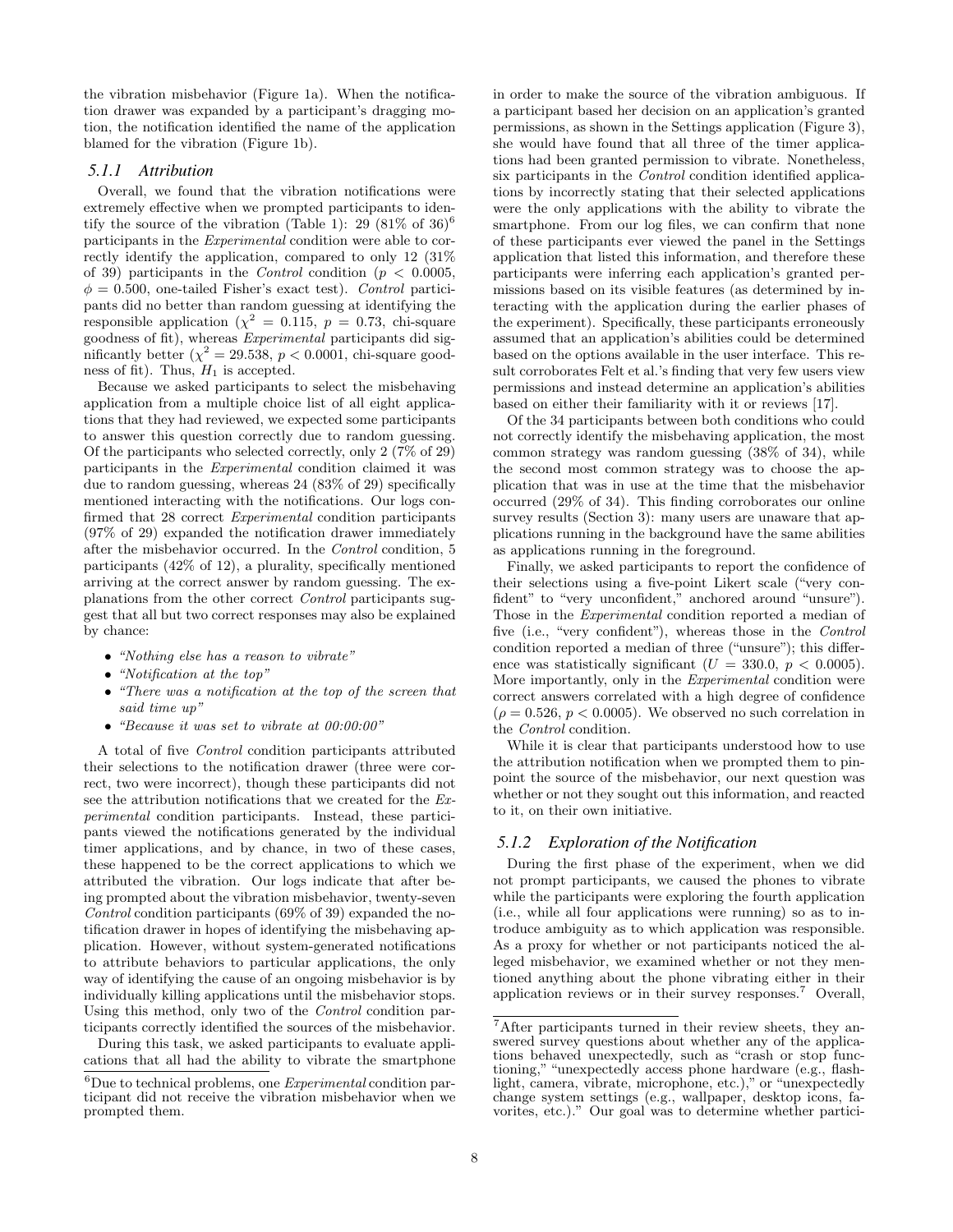|                                           | Experimental           | Control                |  |
|-------------------------------------------|------------------------|------------------------|--|
| Wallpaper Misbehavior (without prompting) |                        |                        |  |
|                                           | $n=35$                 | $n=39$                 |  |
| Noticed                                   | $(14\%)$<br>5          | (21%)<br>8             |  |
| $\hookrightarrow$ Correctly Identified    | $0(0\% \text{ of } 5)$ | $0(0\% \text{ of } 8)$ |  |
| Wallpaper Misbehavior (with prompting)    |                        |                        |  |
|                                           | $n=35$                 | $n = 38$               |  |
| Correctly Identified                      | 12<br>$34\%$           | 3                      |  |

Table 2: Participants in each condition who successfully identified the source of the wallpaper change. The first two rows depict the number of participants who noticed and (of them) correctly identified the source of the misbehavior without first being prompted, whereas the last row depicts the number who correctly identified it after being prompted.

thirty-seven participants (49% of 76) noticed the vibration misbehavior.

Of the thirty-seven participants who noticed the vibration, twenty-two attributed it to a specific application in their reviews, twelve named a specific application in the survey (and not the reviews), and three noted the vibration, but did not identify the application that they believed to be responsible (e.g., they indicated the misbehavior on multiple reviews). We observed that participants in the Experimental condition were significantly more likely to use the review forms to attribute the misbehavior to a particular application ( $p < 0.0205$ ; one-tailed Fisher's exact test). We believe this indicates that the participants who viewed the notifications were more confident in their identifications, and therefore more willing to "name names" in the reviews, so to speak. Moreover, these participants were more likely to be correct: without being prompted, seventeen Experimental condition participants (81% of 21) and two Control condition participants (13% of 16) correctly identified the application that caused the misbehavior ( $p < 0.0005$ , Fisher's exact test,  $\phi = 0.678$ . Our logs confirm that all 17 Experimental condition participants expanded the notification drawer immediately after the vibration misbehavior.

#### 5.2 Settings with Provenance

We used notifications to represent the vibration misbehavior because we believed that they were well-suited to convey information about an ongoing annoyance. However, we also wanted to examine whether annotations in Settings would be successful at informing users about one-time misbehaviors with a lasting effect, such as changes to system settings. We hypothesized that adding these attributions in Settings would be intuitive to users because this is where they would normally go to undo an undesirable change. In our experiment, when a randomly-selected application changed the smartphone's wallpaper, Experimental condition participants could find the name of the application that caused the change by viewing either the Display Settings or the Wallpaper Chooser (Figure 2).

#### *5.2.1 Attribution*

When we explicitly prompted participants to identify the application that allegedly changed the smartphone's wallpaper, we found that the Display Settings and Wallpaper Chooser annotations were significantly more effective than

pants had noticed the misbehaviors without priming them.

no annotations (Table 2): twelve participants  $(34\% \text{ of } 35)^8$ in the Experimental condition named the correct application compared to only three participants (8% of 38) in the Control condition ( $p < 0.006$ ,  $\phi = 0.326$ , one-tailed Fisher's exact test). Thus,  $H_2$  is accepted.

Of the twelve Experimental condition participants who chose the correct application after we explicitly prompted them, ten (83% of 12) said that they based their selections on the attribution mechanisms. The logs confirmed that all ten viewed one of the two attribution mechanisms after we explicitly prompted them to identify the source of the misbehavior: three viewed the annotated Wallpaper Chooser, six viewed the Display Settings, and one participant viewed both attribution mechanisms. As before, we expected a certain number of "false positives"—correct answers due to guessing—in each condition. Unlike the previous task, in which Control condition participants could still identify the source of the ongoing vibration misbehavior by terminating applications until the misbehavior stopped, there was no way of identifying the cause of a one-time system change, like changing the wallpaper, on these Android devices. Two Experimental condition participants—who did not notice the annotations in Settings—and three Control condition participants selected the correct application by chance:

- "I'm guessing, I'm not sure"
- "None were running when the wallpaper changed, but Coloring Princess seems very poorly coded, contained ads, and had an option to set wallpapers. This would be my bet."
- "Based it on the icon of the app, [which] had a celeb on it, so the wall paper also changed to a celeb."
- "I guessed because it happened after I used the app previously"
- "It asks do you want to save or set as wallpaper"

Of the fifty-eight participants across both conditions who could not identify the source of the wallpaper change, the most common strategies were random guessing (33% of 58) and blaming the application that was in the foreground at the time that the misbehavior occurred (33% of 58). Across the two conditions, participants' selection strategies did not significantly differ. Similar to the previous task, several participants—six of the fifty-eight—indicated that they made their selections based on the application's visible features related to the wallpaper:

- "Coloring Princess is the only app which allows one to set a picture or drawing as wallpaper."
- "I am not sure between Sketch Free 2 and Coloring Princess: both provided an option in the settings menu to set the image as wallpaper."
- "I can save it into the desktop as wallpaper."
- "I thought I remembered seeing a wallpaper option."

As can be seen from these quotes, many participants inferred each application's ability to change the wallpaper based on whether or not such a feature appeared in the application's user interface. In truth, the only way of determining an application's abilities is via the Apps sub-panel

 $8$ Due to technical difficulties, two participants in the *Exper*imental condition received neither of the wallpaper misbehaviors, and one participant in the Control condition did not receive the wallpaper misbehavior after we prompted them.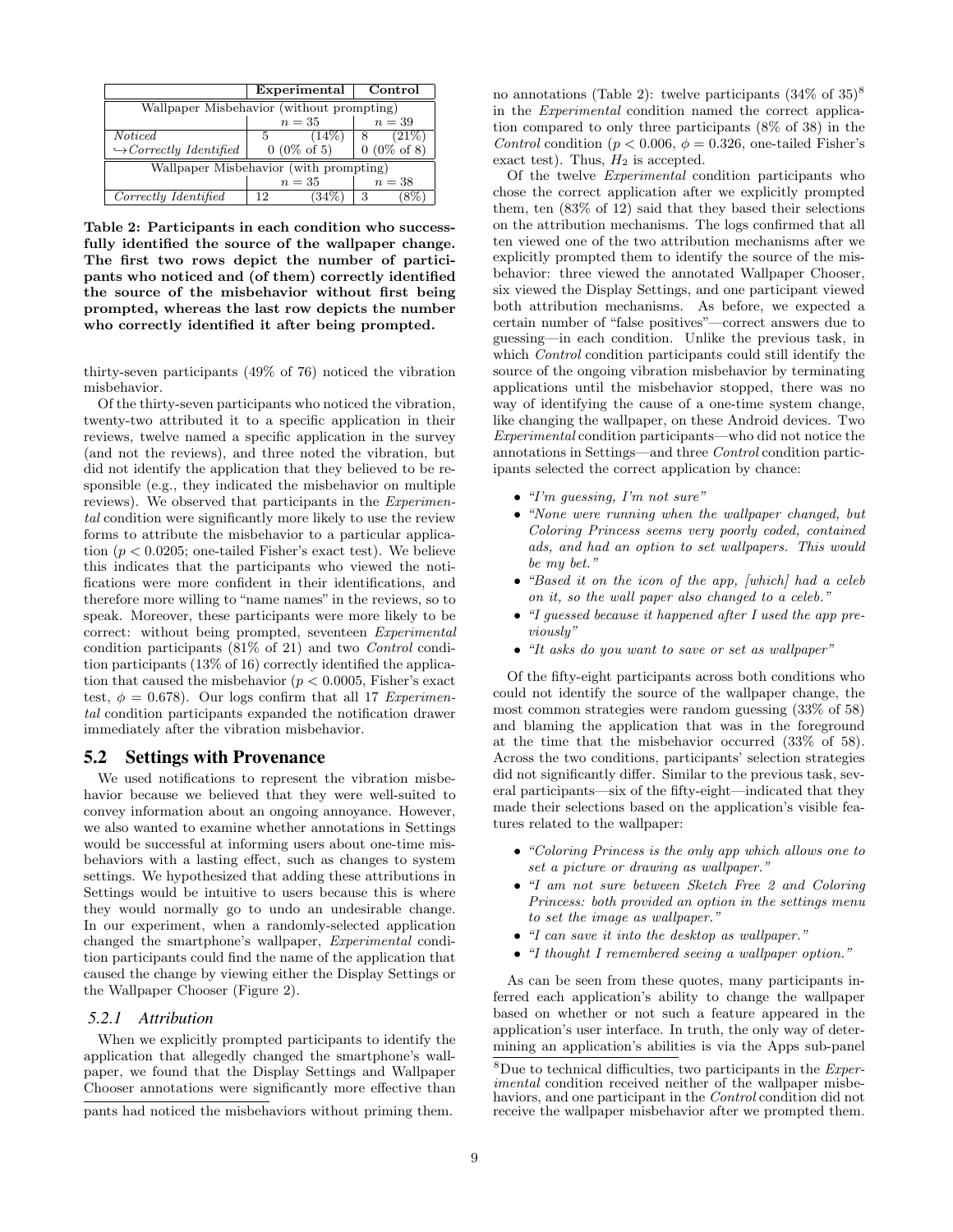

Figure 3: The application information in the Settings application (a). Users can only see permission information if they know to scroll below the fold (b).

within the Settings application, which lists all of the permissions declared in the application's manifest file. From our log files, only eight participants (14% of 58) could have viewed this information. However, this is likely an upper bound on the number who viewed permissions for the following reasons:

- 1. The Android device logs only show us that participants accessed the Apps sub-panel of the Settings application, and not whether they further selected a specific application in order to view its permissions (logging this would have required us to replace Settings with our own application, rather than using the existing debugging facility).
- 2. If they viewed a specific application's abilities, we could not capture its name, and therefore we do not know whether they looked at the permissions for one application or many.
- 3. When an application is selected from Settings, its permissions are not shown unless the user knows to scroll to the bottom of the page; by default, other information about the application fills the screen (Figure 3).

Furthermore, if participants did determine whether an application had the ability to change the wallpaper based on the permissions shown in the Settings application, this would have narrowed the list of possible culprits down from the eight multiple-choice options to the three applications that had this ability. That is, without the attribution mechanism provided to Experimental condition participants, there was no way of identifying the misbehaving application with certainty. At the same time, despite the significant improvement in the *Experimental* condition, only a minority of participants were able to correctly identify the application responsible for the misbehavior. Upon examining our logs, we concluded that the majority of participants did not encounter either attribution mechanism: a total of fourteen participants encountered either the annotated Display Settings or the annotated Wallpaper Chooser, ten of whom (95%CI: [42%, 92%]) based their decisions on the information in these attribution mechanisms.

Finally, as we observed with the vibration misbehavior, correctly identifying the application responsible for the misbehavior was highly correlated with participants' confidence in those responses among participants in the Experimental condition ( $\rho = 0.663$ ,  $p < 0.0005$ ). We did not observe this correlation among participants in the Control condition.

#### *5.2.2 Exploration of the Settings Annotations*

To gain insight into why the attribution rates were so low during the wallpaper misbehavior, we examined whether participants noticed and reacted to the misbehavior prior to our prompts. Prior to explicitly prompting participants to identify the cause of the wallpaper change misbehavior, we discretely triggered the misbehavior during the application evaluation task, and observed whether they mentioned it in either their reviews or the computer-based survey. Overall, a total of 13 participants (18% of 74; 5 in the Experimental condition and 8 in the Control condition) noticed the misbehavior. However, not a single participant was able to correctly attribute the misbehavior to a specific application.

Examining the smartphone logs, we found that without prompting about the misbehavior, not a single participant in the Experimental condition encountered either of the two attribution mechanisms that would have allowed them to identify the source of the misbehavior. Instead, ten of the thirteen participants (77%) who noticed the misbehavior simply attributed it to the application that they were using at the time. Thus, while these attribution mechanisms were effective for users who encountered them, they were unhelpful when participants failed to notice them.

## 6. DISCUSSION

Through our experiments, we observed that many participants assumed that unexpected events on their smartphones can be attributed to the application running in the foreground; they did not realize that applications running in the background may have the same abilities. Furthermore, participants made assumptions about a given application's abilities—and therefore its potential for misbehavior—based on the features that were visible to them, rather than the permissions that it had already been granted. At the same time, we observed that participants who noticed misbehaviors and who had access to attribution mechanisms were significantly more likely to correctly identify the sources of misbehaviors. In this section, we discuss some possible explanations for participants' behaviors, limitations of our experiments, and conclude with future work.

#### 6.1 Explanations

We discuss participants' potential biases, learning curves, and how our results are likely applicable to other platforms.

#### *6.1.1 Application Familiarity*

We intentionally asked participants to evaluate applications that we hoped would be unfamiliar to them. If participants in one condition were more familiar with an application than participants in the other condition, they might be biased towards or against attributing misbehavior to the familiar application. To test for this bias in the exit survey, we asked participants to declare their familiarity with each application using a five-point Likert scale. We per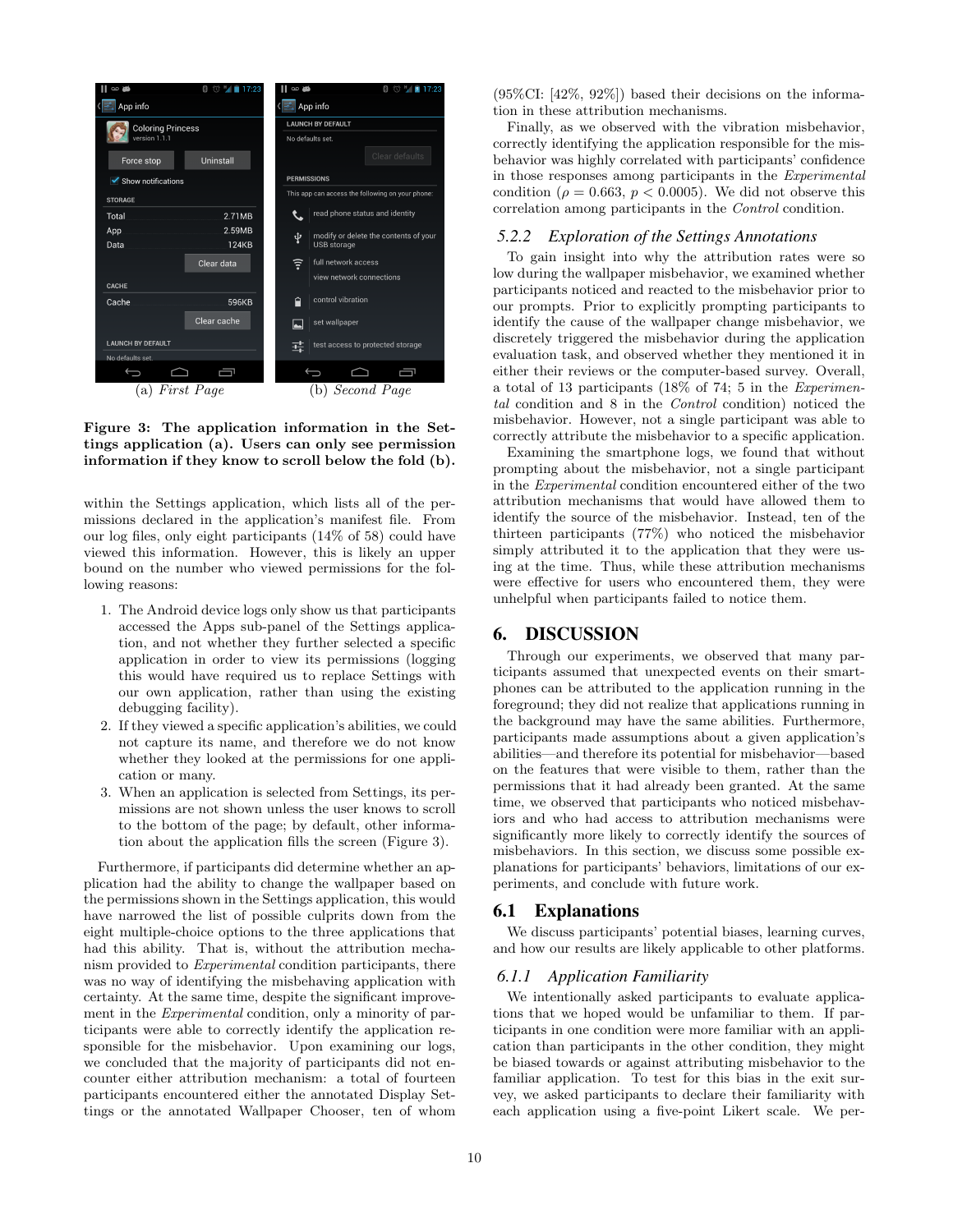formed a Mann-Whitney U test between the two conditions, comparing the median familiarity scores, and correcting for multiple testing. We observed no significant differences between conditions with regard to familiarity with any of the applications. Thus, if there was a bias toward or against any of the applications, it did not observably differ between the two conditions.

#### *6.1.2 Time Heals All Wounds*

While participants performed significantly better when we provided them with attribution mechanisms, we were surprised at their relatively low rate of success at identifying the source of the wallpaper misbehavior. In the Experimental condition, only 32\% of participants  $(95\%CI: [18\%, 50\%])$ were able to correctly identify the application that changed the wallpaper (once they were made aware of the misbehavior). In contrast, 78% of these participants (95%CI: [62%, 90%]) were able to successfully use the notification drawer to correctly identify the cause of the vibration misbehavior. This contrast was statistically significant ( $Z = -3.900$ ,  $p < 0.0005$ , Wilcoxon Signed Ranks test).

One possible explanation for this is that participants were simply more familiar with seeing notifications in the status area and therefore were more likely to look to this area for potential clues when trying to determine the cause of each misbehavior. Our online survey, qualitative experiment, and experimental log data suggest that the vast majority of Android users understand that the status bar provides information about application activity and that it is interactive (e.g., 94.7% of our laboratory participants pulled down the notification drawer at least once during the experiment). In contrast to notifications, the annotations that we introduced to identify the cause of the wallpaper misbehavior have not been used before, and therefore it is unclear whether participants knew to look for these.

We believe that this modest success rate may be of little concern for two reasons. First, if platform designers were to introduce similar annotations, users will likely become more aware of them over time, just as they did after Android introduced a Data Usage panel in the Settings application. Second, not every user needs to be aware of attribution mechanisms for them to have an impact. Felt et al. showed that most users base their decisions on application reviews [17]. Thus, an application's misbehavior will likely become widely disseminated after a small number of savvy users note it in their reviews. This may be sufficient to protect most users from misbehaving applications and to incentivize developers to avoid such misbehaviors.

#### *6.1.3 Other Platforms*

We specifically evaluated attribution mechanisms under the Android platform using existing Android users. However, we believe that many of our findings are also relevant to other platforms. For instance, users of iOS 6 can view the applications that may have accessed their location, contacts, calendars, reminders, photos, and Bluetooth [8]. Our results suggest that this addition has benefited users.

More broadly, our results support Felt et al.'s permission model [14]: eliminating requests for permissions that only represent low-level risks (e.g., annoyances) or whose effects can be fully reversed, so long as users are provided with attribution mechanisms that help them identify the source of a misbehavior. The attribution mechanisms that we evaluated in this study appear to be successful at doing just that.

## 6.2 Limitations

As with all controlled experiments, certain factors may have skewed our results.

#### *6.2.1 Moral Hazard*

One possible explanation for participants' behavior is moral hazard: because they were not using their own mobile devices during the experiment, it is possible that they were not sufficiently motivated to identify the causes of the misbehaviors. For instance, this may explain why so few participants acknowledged the misbehaviors prior to our prompting. The only way of controlling for this factor would be by instrumenting participants' own smartphones that they regularly use and observing them over a longer period of time.

#### *6.2.2 Multiple Notifications*

Another problem we observed was that during the evaluation phase, some of the timer applications used notifications to display information (e.g., amount of time left). Several participants in the Experimental condition noticed these application-drawn notifications alongside our system-drawn notification. It is possible that this created confusion. If system-drawn notifications are to be successfully used to attribute application behaviors, they should be styled in such a way that they are readily distinguishable from applicationdrawn notifications [32].

#### *6.2.3 Imprecise Logging*

In cases where modifying Android components proved exceptionally difficult, we used Android's existing logging information. This allowed us to see whether a user opened a particular settings panel, but it did not show us what they did within that settings panel (e.g., they may have viewed one or more sub-panels). This was useful in corroborating participants' reported behaviors, but it prevented us from relying on the logs alone to explain responses. Likewise, while we can definitively say whether they pulled down the notification drawer or viewed a settings panel, without performing eye tracking, it is impossible for us to say whether or not they actually read the corresponding text.

#### *6.2.4 Technical Difficulties*

Finally, as we noted in our analysis earlier, due to technical problems, not every participant received all four misbehaviors (i.e., two without prompting followed by two with prompting). In our analysis, we noted two specific participant behaviors that resulted in problems: accidentally killing the study monitor process and rebooting the smartphone.

While attempting to identify the cause of the vibration, several participants arbitrarily terminated running applications. In six cases, this included our study monitor application, which initiated the misbehaviors and attributed them to other applications. This meant that these participants' smartphones did not misbehave correctly. This was more likely to be a problem during the wallpaper misbehavior, because participants generally killed applications only during the vibration misbehavior (likely since it was ongoing rather than a one-time change). In one of these cases, a participant showed us that her phone was not vibrating af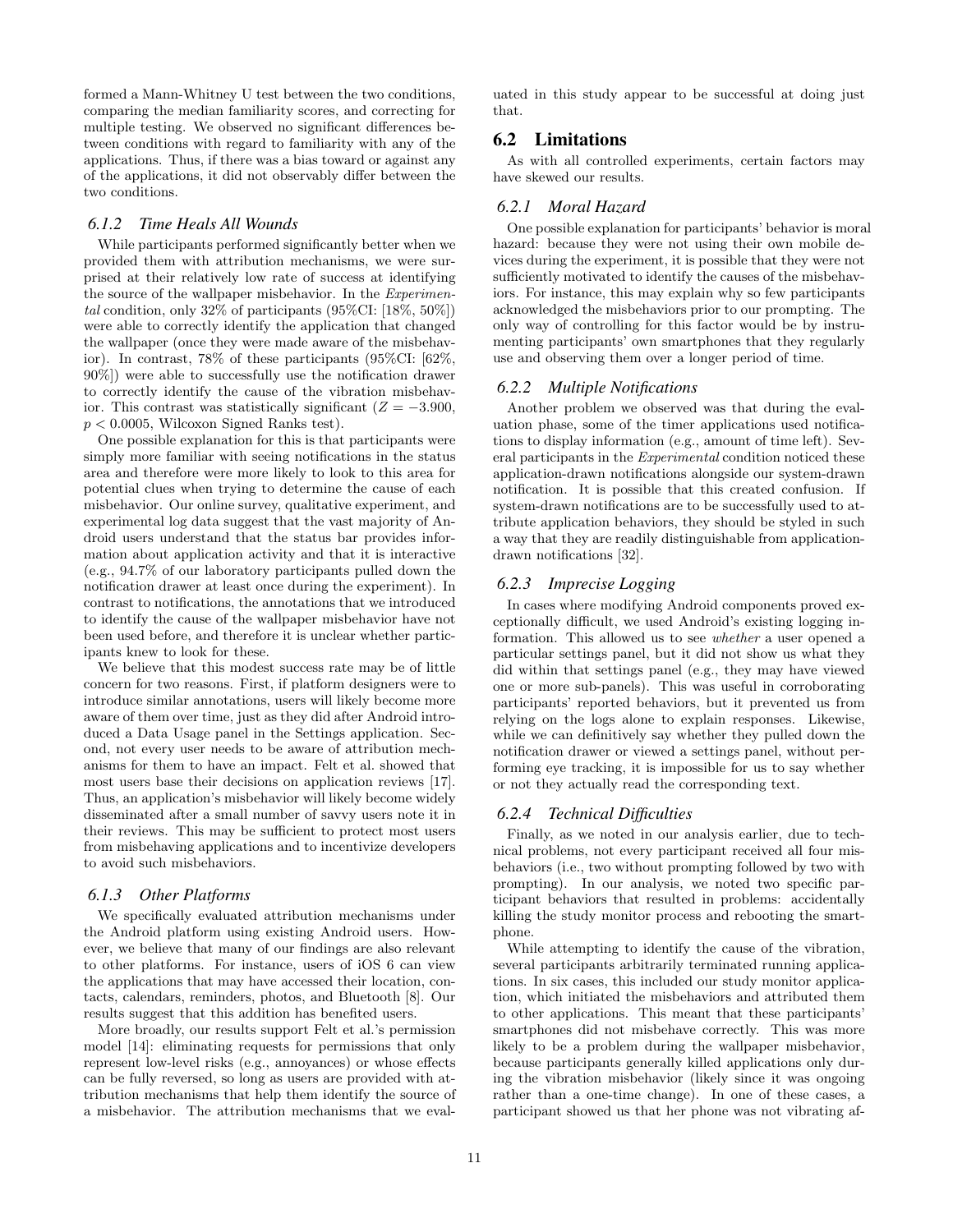ter we prompted her about the misbehavior, which resulted in us being able to restart it and still collect data for this misbehavior (though she did not receive the earlier wallpaper misbehavior when we did not prompt participants). In four other cases when the prompted vibration misbehavior did not occur, our logs confirmed that all of these participants were in the Experimental condition. All of these participants pulled down the notification drawer and blamed the same application that had caused the vibration misbehavior previously before prompting. Thus, we marked these responses as being correct.

Learning from this oversight, we should have made our study monitor application a system service, and designed it to be more robust to these edge cases.

### 6.3 Future Work

Our results demonstrate that attribution mechanisms can be a powerful tool to assist users in identifying misbehaving applications. However, future work is needed to show how to present such mechanisms more effectively.

The mechanisms we examined in this study were significantly more effective at attributing the source of vibration misbehaviors and wallpaper changes for users who noticed the misbehaviors, as compared to the status quo (i.e., no attribution mechanisms). That said, every conceivable misbehavior may not always have an attribution mechanism, as this would rapidly become overwhelming to the user. More importantly, too many notifications that users find unimportant will rapidly habituate them to ignoring all notifications. Likewise, too many options and text within the Settings application may overwhelm the users. Thus, we are faced with the problem of separating the unimportant misbehaviors, which do not necessarily need to be attributed, from the important ones that do. Building on Felt et al.'s work [15], we asked laboratory participants under which circumstances would they would like to see notifications or annotations to settings panels in the future.

We asked participants which of the following 17 permissions they would like to see annotations in Settings for:

- 1. Battery usage (71.1%)
- 2. Data usage (68.4%)
- 3. Location access (65.8%)
- 4. Connected/disconnected WiFi (55.3%)
- 5. Placed calls (55.3%)
- 6. Sent SMS (53.9%)
- 7. Storage usage (50.0%)
- 8. Photo library access (48.7%)
- 9. Date/time changed (47.4%)
- 10. Contact list (address book) access (43.4%)
- 11. Volume changed (40.8%)
- 12. Wallpaper changed (38.2%)
- 13. Read device ID (36.8%)
- 14. Calendar access (35.5%)
- 15. Recently paired via Bluetooth (28.9%)
- 16. Ringtone changed (27.6%)
- 17. Font changed (26.3%)

The top two items for which participants wanted to see annotations in Settings were battery and data usage. All participants in our laboratory experiment were Android users and therefore already had a battery usage attribution mechanism within the Settings application, and 30 of them (39% of 76) used version 4.0 or later, and therefore also had a data usage attribution mechanism. Another interesting finding from this data is that none of the new attribution mechanisms included in iOS 6 [8] appear at the top of the list. Thus, while Apple should be applauded for attempting to increase transparency by adding new attribution mechanisms, it is not clear whether or not the chosen permissions are of greatest concern to users.

With regard to notifications, we asked participants to choose from a list of 18 permissions:

- 1. Vibration (57.9%)
- 2. Connect/Disconnect WiFi (56.6%)
- 3. Quit other apps (46.1%)
- 4. Set alarm clock (42.1%)
- 5. Connect/Disconnect Bluetooth (40.8%)
- 6. Playing audio (32.9%)
- 7. Send call to voicemail (32.9%)
- 8. Recording audio (28.9%)
- 9. Disconnect call (28.9%)
- 10. Recording video (27.6%)
- 11. Flashlight (27.6%)
- 12. Change wallpaper (25.0%)
- 13. Read device ID (22.4%)
- 14. Change time (19.7%)
- 15. Change font (14.5%)
- 16. Change ringtone (14.5%)
- 17. Modify dictionary (10.5%)

The ability that participants most wanted to see in future notifications was the ability to vibrate the device—the very notification that Experimental participants saw during the experiment (58% of 76). We question this particular result, since participants may have been biased by the experimental design to have a stronger reaction to this misbehavior, as they had just experienced it (it is possible that the desire for an annotation in Settings for recent wallpaper changes was also biased). Thus, future work is needed to determine which permissions should be implicitly granted and represented with attribution mechanisms.

## 7. ACKNOWLEDGMENTS

We would like to thank Adrienne Porter Felt, Rowilma del Castillo, Miho Tanaka, and Refjohürs Lykkewe. This work was supported by the Intel Science and Technology Center for Secure Computing and the Air Force Office of Scientific Research (Grant #29182280-51677-C).

## 8. REFERENCES

- [1] Android Open Source Project (AOSP). http://source.android.com/.
- [2] iOS App Programming Guide: App States and Multitasking. https://developer.apple.com/ library/IOs/#documentation/iPhone/Conceptual/ iPhoneOSProgrammingGuide/ ManagingYourApplicationsFlow/ ManagingYourApplicationsFlow.html.
- [3] T. S. Amer and J. B. Maris. Signal words and signal icons in application control and information technology exception messages – hazard matching and habituation effects. Technical Report Working Paper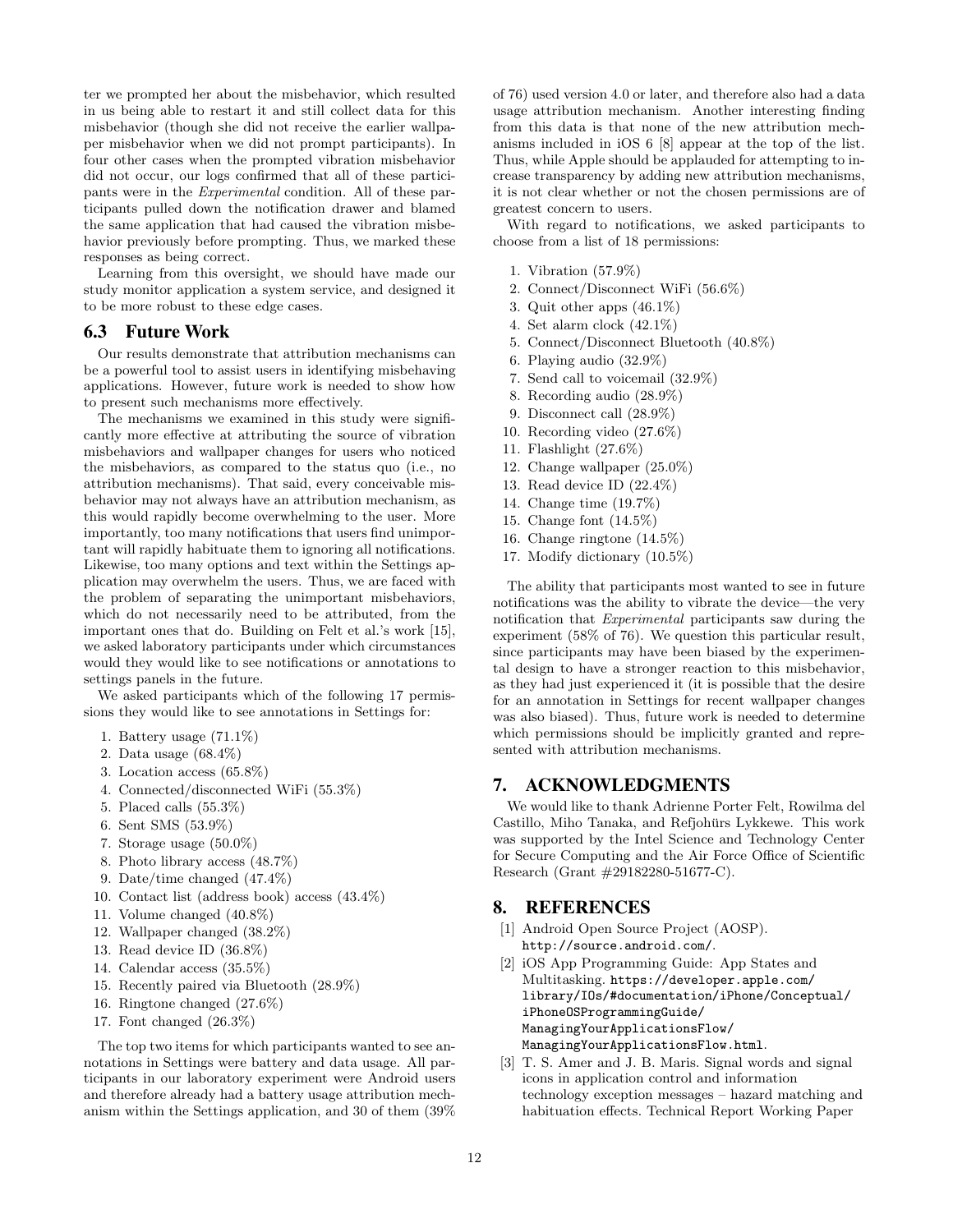Series–06-05, Northern Arizona University, Flagstaff, AZ, October 2006.

http://www.cba.nau.edu/Faculty/Intellectual/ workingpapers/pdf/Amer\_JIS.pdf.

- [4] R. Böhme and J. Grossklags. The security cost of cheap user interaction. In Proceedings of the 2011 New Security Paradigms Workshop, NSPW '11, pages 67–82, New York, NY, USA, 2011. ACM.
- [5] J. C. Brustoloni and R. Villamarín-Salomón. Improving security decisions with polymorphic and audited dialogs. In Proceedings of the 3rd Symposium on Usable Privacy and Security, SOUPS '07, pages 76–85, New York, NY, USA, 2007. ACM Press.
- [6] I. Burguera, U. Zurutuza, and S. Nadjm-Tehrani. Crowdroid: behavior-based malware detection system for Android. In Proceedings of the 1st ACM Workshop on Security and Privacy in Smartphones and Mobile Devices, SPSM '11, pages 15–26, New York, NY, USA, 2011. ACM.
- [7] J. Cheng, S. H. Wong, H. Yang, and S. Lu. SmartSiren: virus detection and alert for smartphones. In Proceedings of the 5th International Conference on Mobile Systems, Applications and Services, MobiSys '07, pages 258–271, New York, NY, USA, 2007. ACM.
- [8] J. Cipriani. How to control your privacy settings in iOS 6. http: //howto.cnet.com/8301-11310\_39-57507698-285/ how-to-control-your-privacy-settings-on-ios-6/, September 19 2012. Accessed: March 6, 2013.
- [9] L. Davi, A. Dmitrienko, A.-R. Sadeghi, and M. Winandy. Privilege escalation attacks on Android. In Proceedings of the 13th International Conference on Information Security, ISC'10, pages 346–360, Berlin, Heidelberg, 2011. Springer-Verlag.
- [10] S. Egelman, L. F. Cranor, and J. Hong. You've been warned: An empirical study of the effectiveness of web browser phishing warnings. In Proceeding of The 26th SIGCHI Conference on Human Factors in Computing Systems, CHI '08, pages 1065–1074, New York, NY, USA, 2008. ACM.
- [11] W. Enck, P. Gilbert, B.-G. Chun, L. P. Cox, J. Jung, P. McDaniel, and A. N. Sheth. TaintDroid: an information-flow tracking system for realtime privacy monitoring on smartphones. In Proceedings of the 9th USENIX Conference on Operating Systems Design and Implementation, OSDI '10, pages 1–6, Berkeley, CA, USA, 2010. USENIX Association.
- [12] W. Enck, D. Octeau, P. McDaniel, and S. Chaudhuri. A study of Android application security. In Proceedings of the 20th USENIX Security Symposium, SEC '11, pages 21–21, Berkeley, CA, USA, 2011. USENIX Association.
- [13] A. P. Felt, E. Chin, S. Hanna, D. Song, and D. Wagner. Android permissions demystified. In Proceedings of the 18th ACM Conference on Computer and Communications Security, CCS '11, pages 627–638, New York, NY, USA, 2011. ACM.
- [14] A. P. Felt, S. Egelman, M. Finifter, D. Akhawe, and D. Wagner. How to ask for permission. In Proceedings of the 7th USENIX Workshop on Hot Topics in Security, HotSec '12, pages 7–7, Berkeley, CA, USA, 2012. USENIX Association.
- [15] A. P. Felt, S. Egelman, and D. Wagner. I've got 99 problems, but vibration ain't one: a survey of smartphone users' concerns. In Proceedings of the 2nd ACM Workshop on Security and Privacy in Smartphones and Mobile Devices, SPSM '12, pages 33–44, New York, NY, USA, 2012. ACM.
- [16] A. P. Felt, K. Greenwood, and D. Wagner. The effectiveness of application permissions. In Proceedings of the 2nd USENIX Conference on Web Application Development, WebApps '11, pages 7–7, Berkeley, CA, USA, 2011. USENIX Association.
- [17] A. P. Felt, E. Ha, S. Egelman, A. Haney, E. Chin, and D. Wagner. Android permissions: user attention, comprehension, and behavior. In Proceedings of the Eighth Symposium on Usable Privacy and Security, SOUPS '12, pages 3:1–3:14, New York, NY, USA, 2012. ACM.
- [18] A. P. Felt, H. J. Wang, A. Moshchuk, S. Hanna, and E. Chin. Permission re-delegation: attacks and defenses. In Proceedings of the 20th USENIX Security Symposium, SEC '11, pages 22–22, Berkeley, CA, USA, 2011. USENIX Association.
- [19] S. Flosi. comScore Reports October 2012 U.S. Mobile Subscriber Market Share, November 30 2012. http://www.comscore.com/Insights/Press\_ Releases/2012/11/comScore\_Reports\_October\_ 2012\_U.S.\_Mobile\_Subscriber\_Market\_Share.
- [20] C. Guo, H. J. Wang, and W. Zhu. Smart phone attacks and defenses. In ACM Workshop on Hot Topics in Networks, HotNets '04, 2004.
- [21] J. Howell and S. Schechter. What you see is what they get: Protecting users from unwanted use of microphones, cameras, and other sensors. In Proceedings of the 2010 Workshop on Web 2.0 Security and Privacy (W2SP), 2010. http://w2spconf.com/2010/papers/p05.pdf.
- [22] P. G. Kelley, S. Consolvo, L. F. Cranor, J. Jung, N. Sadeh, and D. Wetherall. A conundrum of permissions: installing applications on an Android smartphone. In Proceedings of the 16th International Conference on Financial Cryptography and Data Security, FC '12, pages 68–79, Berlin, Heidelberg, 2012. Springer-Verlag.
- [23] S. Kim and M. Wogalter. Habituation, dishabituation, and recovery effects in visual warnings. In Proceedings of the Human Factors and Ergonomics Society Annual Meeting, volume 53, pages 1612–1616. SAGE Publications, 2009.
- [24] K. R. Laughery and A. Hammond. Overview. In M. S. Wogalter, D. M. DeJoy, and K. R. Laughery, editors, Warnings and Risk Communication, chapter 1, pages 2–11. Taylor and Francis, London, 1999.
- [25] C. Lever, M. Antonakakis, B. Reaves, P. Traynor, and W. Lee. The Core of the Matter: Analyzing malicious traffic in cellular carriers. In Proceedings of the ISOC Network & Distributed Systems Security Symposium, NDSS '13, 2013.
- [26] G. Portokalidis, P. Homburg, K. Anagnostakis, and H. Bos. Paranoid Android: versatile protection for smartphones. In Proceedings of the 26th Annual Computer Security Applications Conference, ACSAC '10, pages 347–356, New York, NY, USA, 2010. ACM.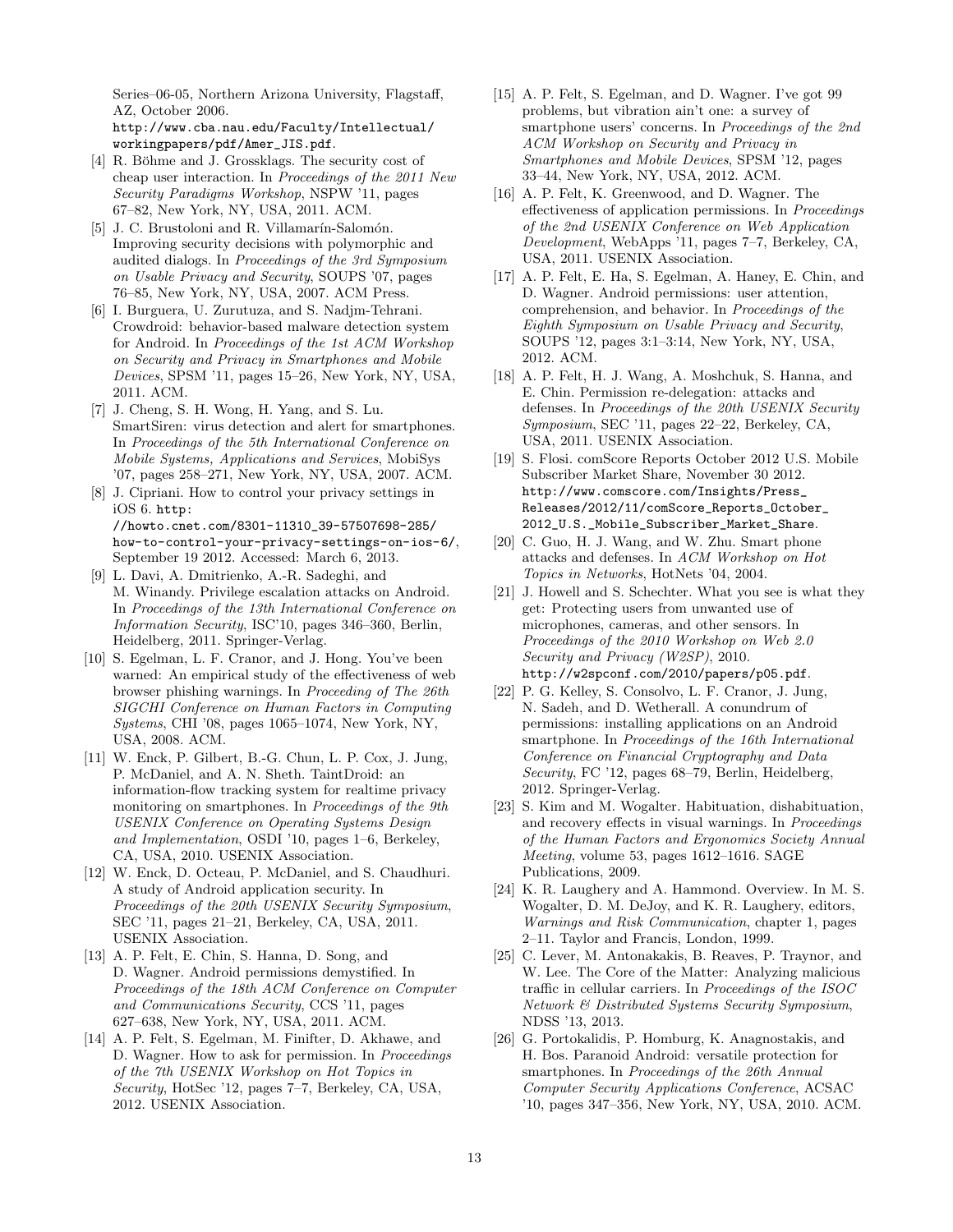- [27] F. Roesner, T. Kohno, A. Moshchuk, B. Parno, H. J. Wang, and C. Cowan. User-driven access control: Rethinking permission granting in modern operating systems. In Proceedings of the 2012 IEEE Symposium on Security and Privacy, SP '12, pages 224–238, Washington, DC, USA, 2012. IEEE Computer Society.
- [28] M. Stiegler and M. S. Miller. A capability-base client: The DarpaBrowser. Technical report, Combex Inc., June 2002. http://www.combex.com/papers/ darpa-report/index.html.
- [29] J. Sunshine, S. Egelman, H. Almuhimedi, N. Atri, and L. F. Cranor. Crying wolf: an empirical study of SSL warning effectiveness. In Proceedings of the 18th USENIX Security Symposium, SEC '09, pages 399–416, Berkeley, CA, USA, 2009. USENIX Association.
- [30] T. Vidas, D. Votipka, and N. Christin. All your droid are belong to us: a survey of current Android attacks. In Proceedings of the 5th USENIX conference on Offensive technologies, WOOT '11, pages 10–10, Berkeley, CA, USA, 2011. USENIX Association.
- [31] H. Xia and J. C. Brustoloni. Hardening web browsers against man-in-the-middle and eavesdropping attacks. In Proceedings of the 14th International Conference on the World Wide Web, WWW '05, pages 489–498, New York, NY, USA, 2005. ACM.
- [32] K.-P. Yee. User interaction design for secure systems. In Proceedings of the 4th International Conference on Information and Communications Security, ICICS '02, pages 278–290, London, UK, UK, 2002. Springer-Verlag.

## APPENDIX

# A. LAB EXPERIMENT SURVEY

#### A.1 Implicit Misbehaviors

- 1. Did any of the apps crash or stop functioning while you were using them?
	- Yes
	- No
	- I'm not sure
- 2. Please select the app(s) that crashed or stopped functioning:
	- Ovo Timer
	- Easy Stop Watch & Timer
	- Dice
	- PicsArt Kaleidoscope
	- Sketch Free 2
	- Coloring Princess
	- One or more of the widgets
- 3. How do you know that this/these app(s) crashed or stopped functioning?
- 4. Did any of the apps unexpectedly change system settings (e.g., wallpaper, desktop icons, favorites, etc.)?
	- Yes
	- No
	- I'm not sure
- 5. Please select the app(s) that unexpectedly changed system settings (e.g., wallpaper, desktop icons, favorites, etc.):
	- Ovo Timer
	- Easy Stop Watch & Timer
	- Dice
	- PicsArt Kaleidoscope
	- Sketch Free 2
	- Coloring Princess
	- One or more of the widgets
- 6. How do you know that this/these app(s) were responsible for unexpectedly changing system settings (e.g., wallpaper, desktop icons, favorites, etc.)?
- 7. Which system settings unexpectedly changed?
- 8. Did any of the apps unexpectedly access phone hardware (e.g., flashlight, camera, vibrate, microphone, etc.)?
	- Yes
	- No
	- I'm not sure
- 9. Please select the app(s) that unexpectedly accessed phone hardware (e.g., flashlight, camera, vibrate, microphone, etc.):
	- Ovo Timer
	- Easy Stop Watch & Timer
	- Dice
	- PicsArt Kaleidoscope
	- Sketch Free 2
	- Coloring Princess
	- One or more of the widgets
- 10. How do you know that this/these app(s) were responsible for unexpectedly accessing phone hardware (e.g., flashlight, camera, vibrate, microphone, etc.)?
- 11. What phone hardware was unexpectedly used?

## A.2 Explicit Vibration

- 1. Which app do you believe is responsible for vibrating the phone just now?
	- Ovo Timer
	- Easy Stop Watch & Timer
	- Dice
	- PicsArt Kaleidoscope
	- Sketch Free 2
	- Coloring Princess
	- One or more of the widgets
- 2. How did you determine which app made the phone vibrate?
- 3. How confident are you that this was the responsible app?
	- Very confident
	- Confident
	- Unsure
	- Unconfident
	- Very unconfident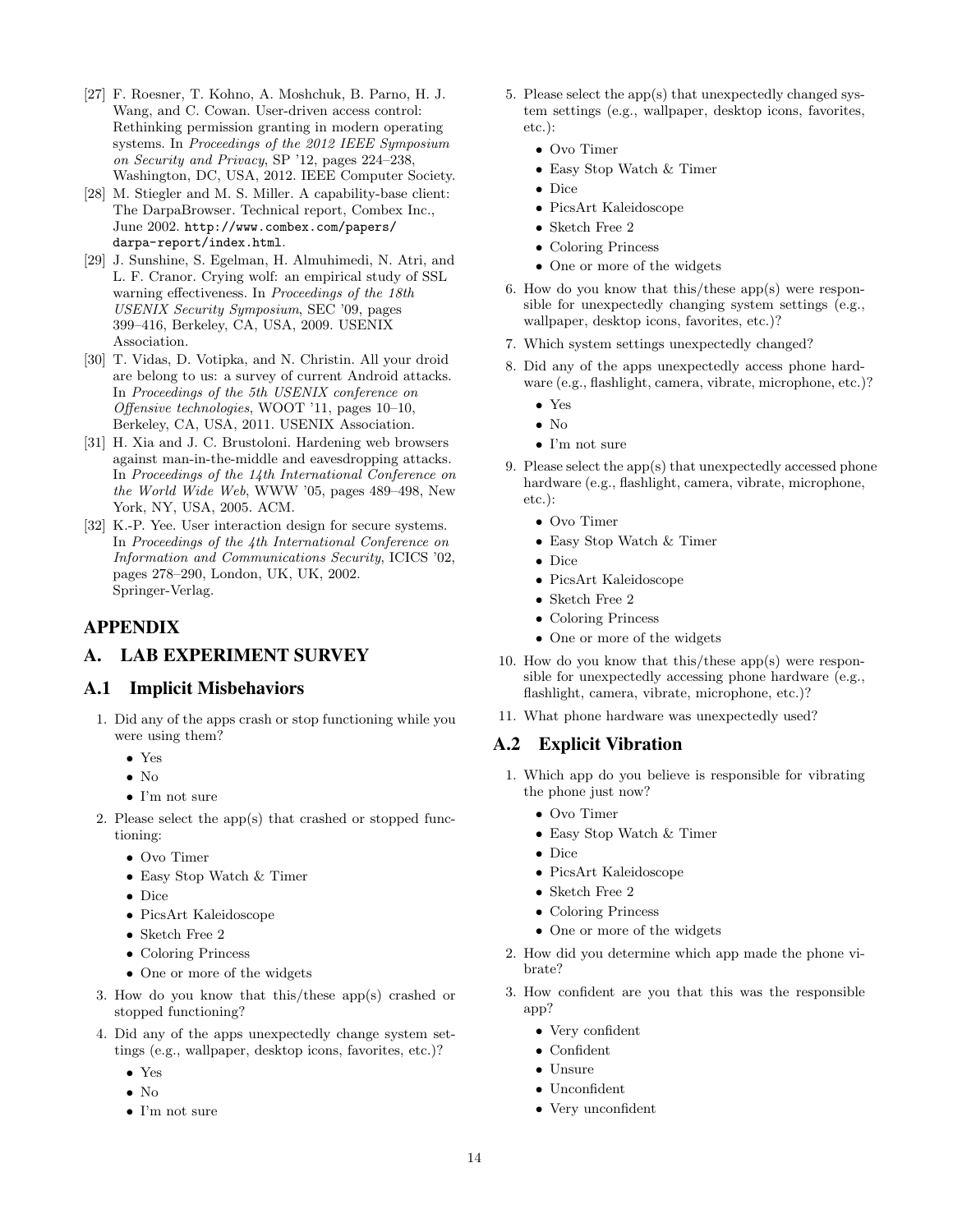# A.3 Explicit Wallpaper Changed

- 1. Which app do you believe is responsible for changing the phone's wallpaper just now?
	- Ovo Timer
	- Easy Stop Watch & Timer
	- Dice
	- PicsArt Kaleidoscope
	- Sketch Free 2
	- Coloring Princess
	- One or more of the widgets
- 2. How did you determine which app changed the wallpaper?
- 3. How confident are you that this was the responsible app?
	- Very confident
	- Confident
	- Unsure
	- Unconfident
	- Very unconfident

# A.4 Exit Survey

#### *A.4.1 Notification Questions*

- 1. Did you see this icon/notification during the experiment (see Figure 1)?
	- Yes
	- No
	- I'm not sure / I don't remember
- 2. What do you believe this icon/notification means?
- 3. Similar notifications can be used to tell you how apps are using your phone. Which of the following actions would you like to see notifications for?
	- Vibration
	- Change wallpaper
	- Quit other apps
	- Playing audio
	- Change time
	- Connect/disconnect Bluetooth
	- Bluetooth
	- Recording audio
	- Recording video
	- Taking pictures
	- Flashlight
	- Set alarm clock
	- Modify dictionary
	- Change font
	- Change ringtone
	- Connect/disconnect
	- WiFi
	- Read device ID
	- Send call to voicemail
	- Disconnect call

## *A.4.2 Settings Audit Questions*

- 1. Did you see this information during the experiment (see Figure 2)?
	- Yes
	- No
	- I'm not sure / I don't remember
- 2. The Settings app is sometimes used to show the user information about the phone, such as which app most recently modified a setting or used a resource. Would you like to see information in Settings about which apps did any of the following:
	- Data usage
	- Battery usage
	- Recently paired via Bluetooth
	- Connected/Disconnected WiFi
	- Changed volume
	- Changed wallpaper
	- Storage usage
	- Accessed location (GPS)
	- Accessed contact list (address book)
	- Changed date/time
	- Changed font
	- Changed ringtone
	- Accessed calendar(s)
	- Accessed photos
	- Read device ID
	- Placed calls
	- Sent SMS

#### *A.4.3 Demographic Information*

- 1. For each of the following apps that you used in this experiment, please indicate how familiar you were with each app prior to this experiment. Options listed in a table: use daily, have used a few times, have used once, have never used, but have heard of it, and have never heard of it.
	- Ovo Timer
	- Easy Stop Watch & Timer
	- Dice
	- PicsArt Kaleidoscope
	- Sketch Free 2
	- Coloring Princess
	- One or more of the widgets
- 2. What is the make/model of your Android device?
- 3. How long have you owned your current Android device?
	- Less than six months
	- $\bullet$  6–12 months
	- $\bullet$  12–24 months
	- Over 24 months
- 4. What version of Android is installed on your smartphone? If you do not know, the experimenter can help you determine this.
- 5. In what year were you born?
- 6. What is your gender?
- 7. What is your occupation?